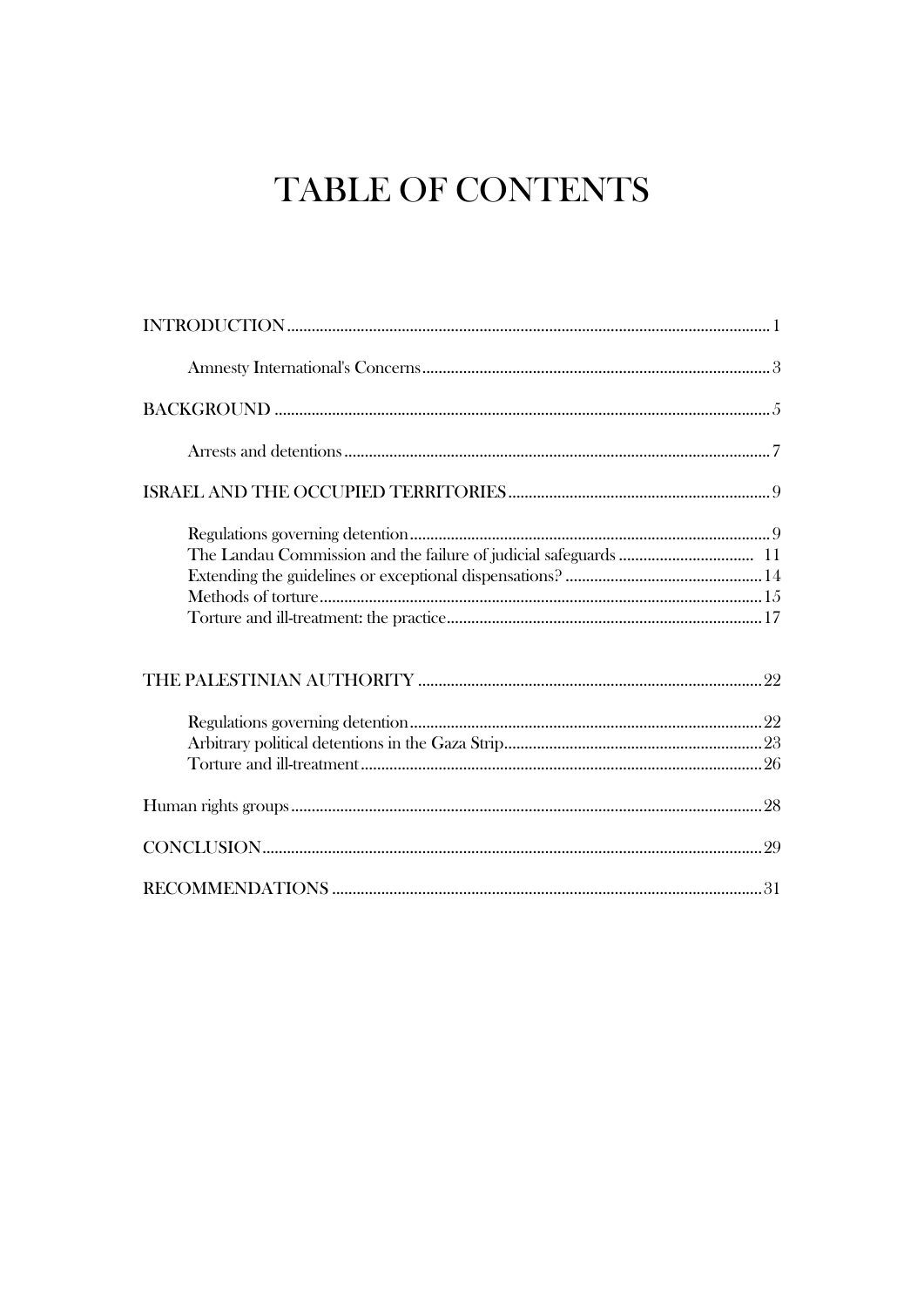## **£ISRAEL AND THE OCCUPIED TERRITORIES INCLUDING THE AREA UNDER THE JURISDICTION OF THE PALESTINIAN AUTHORITY**

# **@Human rights: A year of shattered hopes**

## **INTRODUCTION**

In the year since the Israeli Government and the Palestine Liberation Organization (PLO) signed an agreement on 4 May 1994, which set up the Palestinian Authority as an interim authority with jurisdiction over Jericho and part of the Gaza Strip, serious human rights violations have been committed and human rights protection has been given a low priority by both sides.

This report focuses on detention and interrogation procedures by the Israeli and Palestinian authorities after large-scale arrests. In particular, it looks at the use of arbitrary political detention and torture. The lack of action to combat these abuses epitomises the failure to safeguard human rights over the past year.

In this report, Amnesty International is raising human rights violations committed by the Israeli Government and by the Palestinian Authority. Amnesty International does not rank or compare violations of human rights committed by different states or non-governmental entities. It combats violations within its mandate committed by any government, non-governmental entity or political opposition group. With this report, Amnesty International is urging both authorities to place human rights, including the freedom and integrity of the human person, at the heart of all future policies and accords.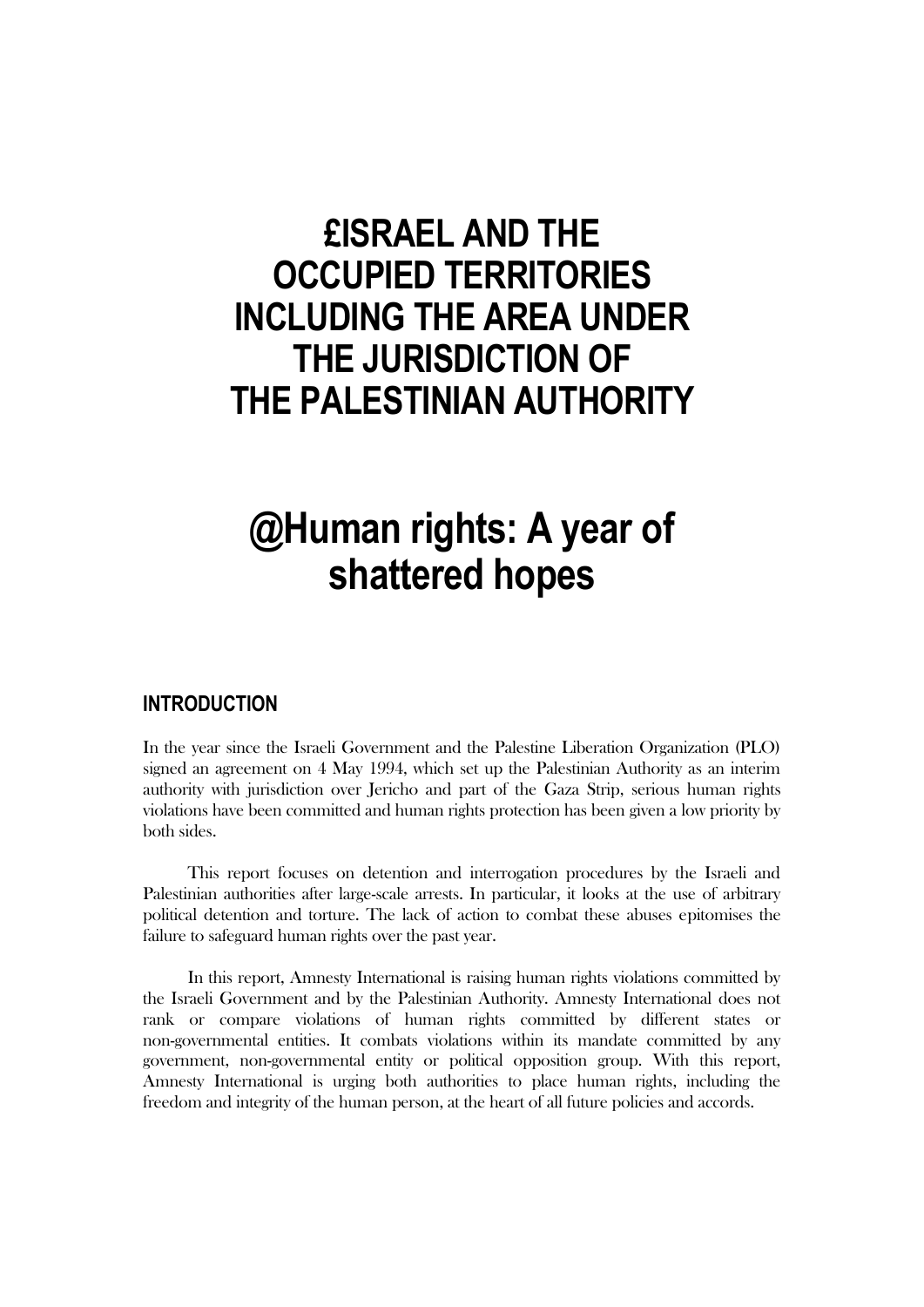In Israel and the Occupied Territories under direct Israeli rule, Israeli forces have arrested more than 6,000 Palestinians, including prisoners of conscience and possible prisoners of conscience, since May 1994, often in mass round-ups following Palestinian suicide bombings and other attacks on Israeli targets. Many of those arrested were reportedly tortured or ill-treated. Secret internal guidelines for interrogation allow Israeli officials to apply "a moderate measure of physical pressure". In October 1994, after a suicide bombing in the heart of Tel Aviv, increased physical pressure appears to have been applied after these guidelines were amended to give an "exceptional dispensation" to the security service during interrogations.

Suspected activists in Islamist organizations have been detained for up to 30 days without access to lawyers and for up to 140 days without access to family. Under interrogation by the General Security Service (GSS)<sup>1</sup>, such detainees are commonly hooded and subjected to prolonged sleep deprivation usually while shackled in painful positions. Many allege that they were beaten. Of the more than 6,200 Palestinians tried and convicted in military trials during 1994, many were convicted solely on the basis of confessions or testimonies from fellow-detainees apparently obtained under duress. In general, Israel continues to operate a system of military justice where procedures fall far short of international standards for fair trial.

Other human rights violations have occurred in Israel and the Occupied Territories which are not dealt with in this report. Palestinians have been administratively detained in Ketziot Camp in the Negev Desert. District military commanders may order administrative detention without formal charges. Detainees may seek a judicial review of their detention order and are told the charges against them, but neither they nor their lawyers have any right to know the full evidence against them. On 5 February 1995 the maximum period of administrative detention was extended from six months to one year, renewable.

Over 80 Palestinians have been killed by members of the Israeli security forces since May 1994, many in circumstances suggesting they were victims of extrajudicial executions or other unlawful killings. They include people killed by Israeli undercover units, people killed during riots or demonstrations and those who failed to stop at roadblocks.

More than 30 Lebanese nationals, some abducted from south Lebanon, continue to be held in administrative detention in Israel, some of them since 1985. Some were tried and have already served their sentences; others have never been brought to trial. Over 200 detainees are still held incommunicado without charge or trial in the Khiam detention centre in an area of south Lebanon controlled by Israel. Some have been detained for 10 years in

<sup>&</sup>lt;sup>1</sup> Also known as *Shin Bet* or *Shabak*; the main force charged with interrogating "security" detainees.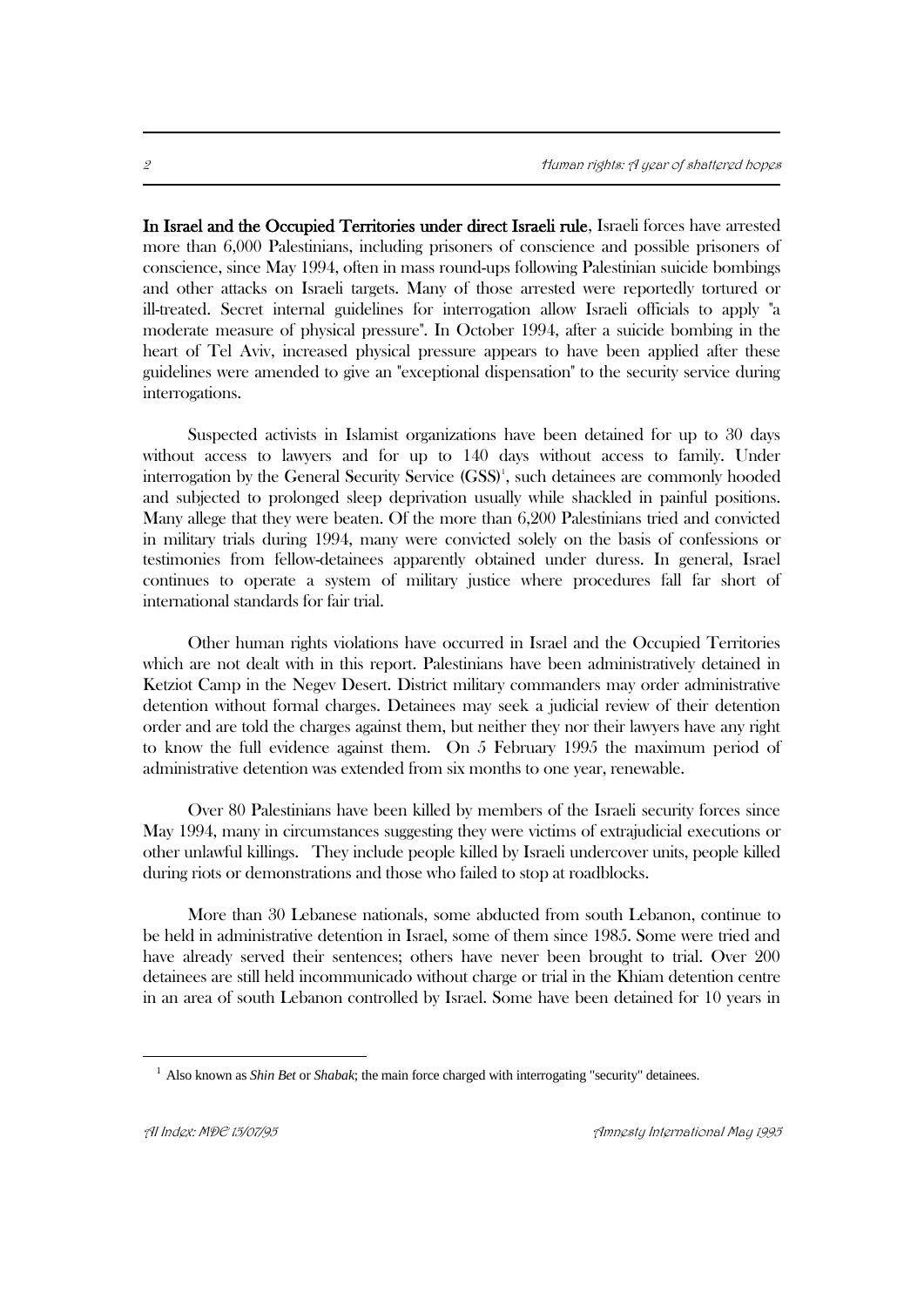poor conditions and for most of that period have not had access to their families or the International Committee of the Red Cross (ICRC).

In the areas under the jurisdiction of the Palestinian Authority, hundreds of suspected supporters of Islamist groups and real or suspected opponents of the peace process, including prisoners of conscience or possible prisoners of conscience, have been arbitrarily arrested by Palestinian police. Many have been released after a few days but others have been detained without charge or indeed any legal procedures for more than two months. Although no reports of torture have been received regarding suspected opponents of the peace process, other detainees, particularly those suspected of collaboration with the Israeli authorities, offences against morality or drug-related offences, have reportedly been tortured or ill-treated. Detainees have alleged that they were subjected to punches and slaps, severely beaten and subjected to electric shocks. Two have died in custody, possibly as a result of torture.

Other human rights violations have occurred in the areas of the Palestinian Authority which are not detailed in this report. Palestinian security forces have also killed at least 16 Palestinians since May 1994, all in circumstances suggesting unlawful killings. Thirteen of the victims were killed during a demonstration outside the Palestine Mosque in Gaza City. A judicial inquiry was set up, but no result of any official investigation was made public.

In February 1995 the Palestinian Authority established a State Security Court in which military judges may try civilians; its pre-trial and trial procedures fall far short of international fair trial standards.

#### Amnesty International's concerns

Amnesty International has repeatedly expressed to the Israeli Government its concerns over torture and ill-treatment of detainees. In April 1994 the organization made public a report entitled Israel and the Occupied Territories: Torture and ill-treatment of political detainees (AI Index: MDE 15/03/94). The Director of the Foreign Relations and International Organizations Department of the Ministry of Justice, Tamar Gaulan, has responded to letters sent by Amnesty International to the Prime Minister or the Minister of Justice regarding the organization's concerns about torture. These responses have denied that the physical pressure used during interrogation amounts to torture or that interrogation guidelines have been changed. Government responses have not admitted or denied allegations by individual detainees of hooding, beating, prolonged standing or sitting in painful positions and long-term sleep-deprivation. Such treatment, according to international human rights standards ratified by Israel, constitutes torture $\degree.$ 

<sup>&</sup>lt;sup>2</sup> Article 1 of the UN Convention against Torture and Other Cruel, Inhuman or Degrading Treatment or Punishment, ratified by Israel in 1991, states: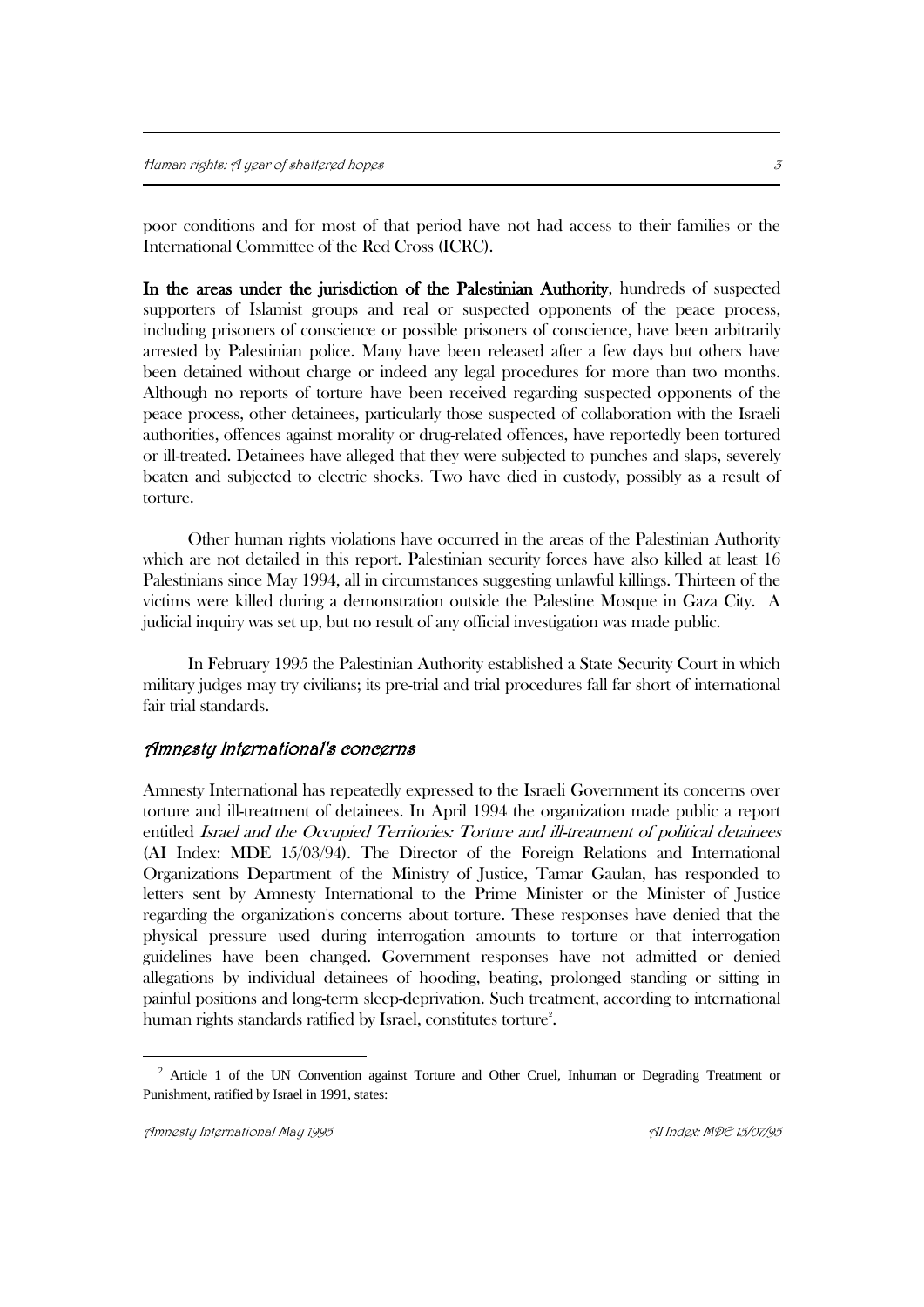The organization has also, over the past year, written to the Palestinian Authority expressing its concern about arbitrary political detentions and torture. No response has yet been received.

During 1994 and 1995 Palestinian armed political groups opposed to the Israeli and Palestinian authorities, and to the peace process in particular, have carried out deliberate and arbitrary killings of civilians. The Islamic Resistance Movement (Hamas) has claimed responsibility for at least five suicide bombings and other armed attacks. Hamas members also kidnapped and held hostage an Israeli soldier, Nachshon Waxman, who was killed, apparently by his captors, during an attempt to rescue him. Islamic *Jihad*, another Islamist organization, has claimed responsibility for other suicide bombings and killings. Armed Israelis linked to Israeli groups such as Kach, opposed to the peace agreement, have also killed and reportedly beaten Palestinian civilians.

Amnesty International opposes human rights abuses by armed political groups, such as the deliberate killing of civilians, hostage-taking and torture. It urges all armed opposition groups in Israel and the Occupied Territories including the areas under Palestinian Authority jurisdiction to end all such abuses and respect human rights and the principles of humanitarian law. These abuses can never be justified and are forbidden by international law. However, no level of abuse committed by armed opposition groups can justify the use of torture and cruel, inhuman or degrading treatment or punishment.

In opposing human rights abuses by governments and political non-governmental entities, including armed opposition groups, Amnesty International takes no political position. Its concerns are with the victims and potential victims and its aim is to promote the observance of international human rights standards and principles of international humanitarian law. It is for this reason that the organization is raising its concerns over detention procedures and torture and calling for respect for human rights to be strongly affirmed and clearly implemented in the peace process.

## **BACKGROUND**

1

On 4 May 1994 Israel and the PLO signed the Agreement on the Gaza Strip and the Jericho Area in implementation of the 13 September 1993 Declaration of Principles on Interim

<sup>&</sup>quot;For the purposes of this Convention, the term "torture" means any act by which severe pain or suffering, whether physical or mental, is intentionally inflicted on a person for such purposes as obtaining from him or a third person information or a confession, punishing him for an act he or a third person has committed or is suspected of having committed, or intimidating or coercing him or a third person, or for any reason based on discrimination of any kind, when such pain or suffering is inflicted by or at the instigation of or with the consent or acquiescence of a public official or other person acting in an official capacity".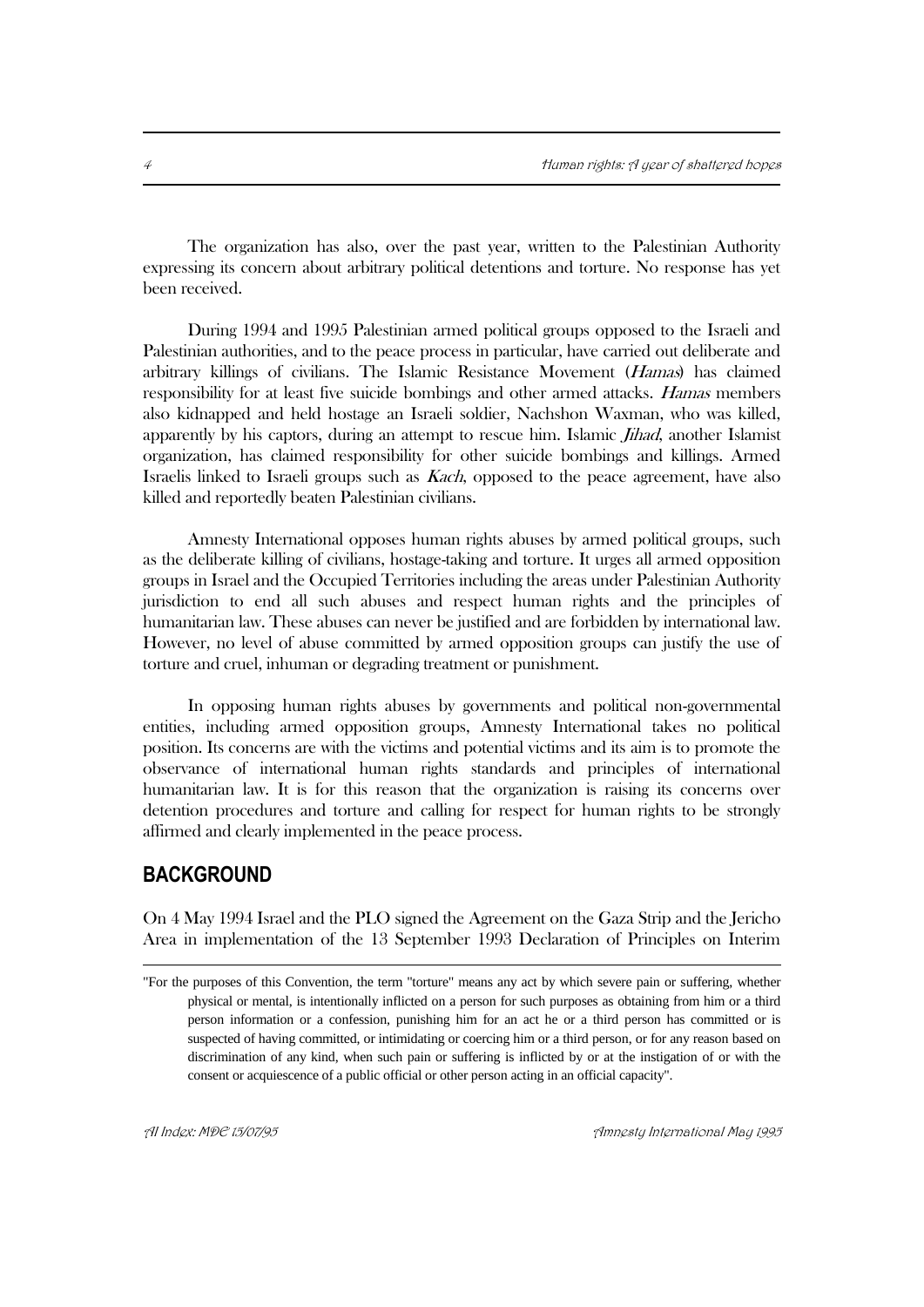Self-Government Arrangements. The Agreement established the Palestinian Authority with certain legislative and judicial functions. An interim administration was set up in the Palestinian self-governing areas headed by Yasser Arafat, Chairman of the PLO, pending an agreement on Israeli redeployment of its forces and Palestinian elections in the Occupied Territories. The elections, which should have been held by July 1994, according to the Declaration of Principles, have not yet been held and there is as yet no agreement on either the redeployment of Israeli forces or on precisely which areas of the West Bank are to be placed under the Palestinian Authority.

|  | Although the Declaration of Principles contained no specific mention of human |
|--|-------------------------------------------------------------------------------|
|  | rights, Chairman Yasser Arafat told                                           |
|  | Amnesty International delegates on 2                                          |
|  | October 1993 that the PLO was committed                                       |
|  | to respect all internationally recognized                                     |
|  | human rights standards and to incorporate                                     |
|  | them fully into Palestinian legislation. Israel                               |
|  | is already bound by international human                                       |
|  | rights treaties, having ratified on 3 October                                 |
|  | 1991 the International Covenant Civil and                                     |
|  | Political Rights (ICCPR) and the UN                                           |
|  | Convention against Torture and Other                                          |
|  | Cruel, Inhuman or Degrading Treatment                                         |
|  | Punishment (Convention against<br><sub>or</sub>                               |
|  | Torture). The Agreement on the Gaza Strip                                     |
|  | and the Jericho Area reaffirmed these                                         |
|  | commitments, stating that:                                                    |
|  |                                                                               |

"Israel and the Palestinian Authority shall exercise their powers and responsibilities pursuant to this Agreement with due regard to internationally- accepted norms and principles of human rights and the rule of law" (Article 14).

The areas placed under the jurisdiction of the Palestinian Authority after May 1994 comprise the Gaza Strip (excluding about 40 percent which contains the Israeli settlements and other directly Israeli-controlled land) with a population of 800,000 and Jericho, with a population of 15,000. The two areas, 100 kilometres apart, were considered to be a first step towards the autonomy of the Occupied Territories, to be joined later by other areas of the West Bank.

Suicide bombings and other attacks on Israeli civilians and military personnel have been followed by closures of the borders between Israel and the Israeli-annexed areas of East Jerusalem and the Golan Heights, and the Occupied Territories of the Gaza Strip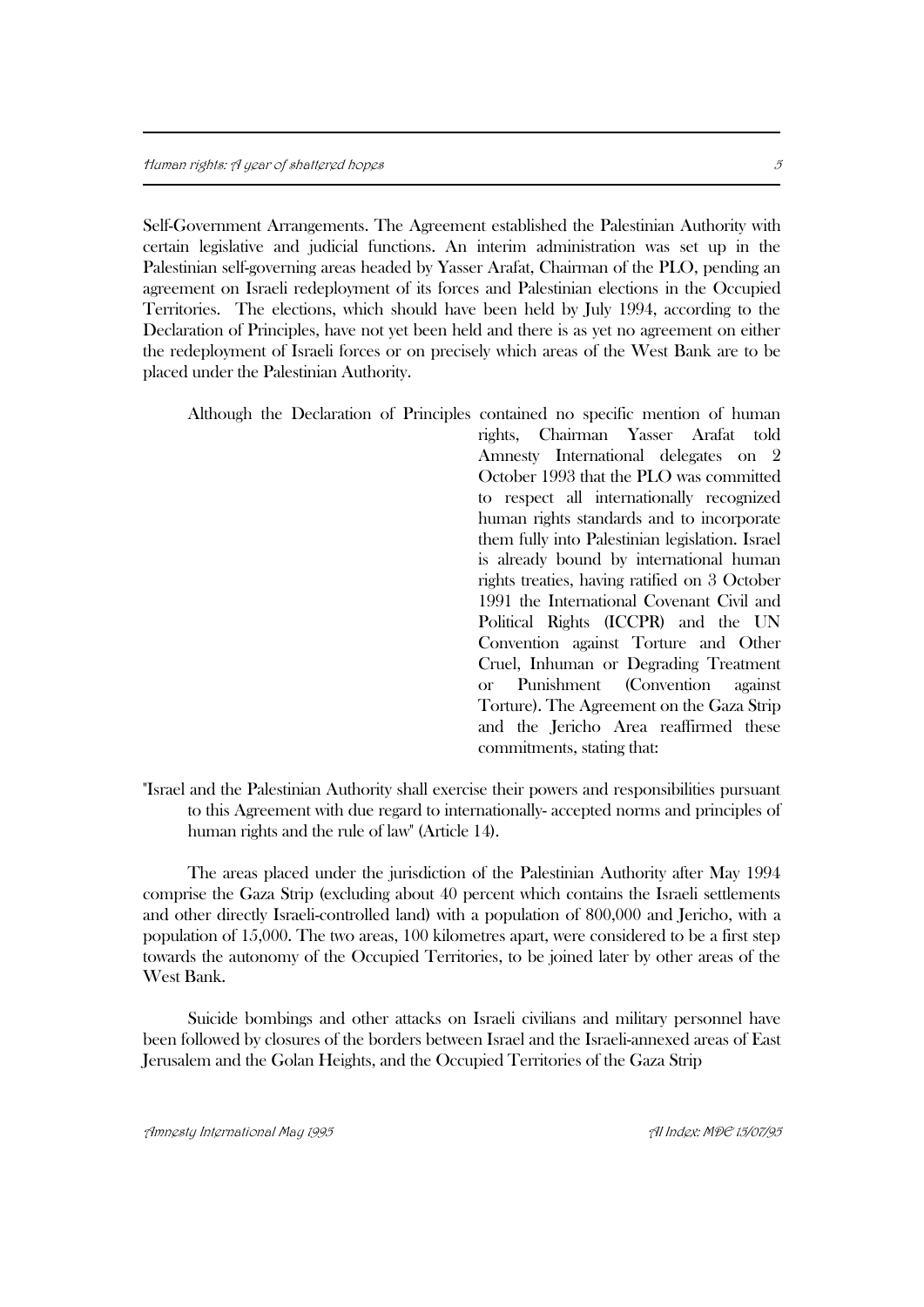**1** Israeli soldiers patrolling inside Ballata refugee camp near Nablus in the Occupied West Bank

and the West Bank<sup>3</sup>. The main border closures were after 11 October 1994, following the kidnapping of Nachshon Waxman, and after 22 January 1995, following a suicide bombing at Beit Lid; on each occasion the closure was gradually relaxed over a period of more than two months. Shorter border closures of a week or less took place in mid-1994.

During border closures Palestinians registered in the Occupied Territories cannot travel to Israel and annexed East Jerusalem and the Golan Heights; as a result most of those with jobs cannot get to work and a number of sick people cannot reach hospitals for specialised treatment. Most students from Gaza were also prevented during the October closure from travelling to universities in the West Bank.

Opposition to the peace agreement has been maintained by Israeli groups, such as Kach and Kahane Hai (banned in 1994), as well as Palestinian groups including the Islamist organizations, Hamas and Islamic Jihad, and groups within the PLO, such as the Popular

<sup>&</sup>lt;sup>3</sup> The Golan Heights and East Jerusalem were annexed by Israel and are therefore officially inside the border.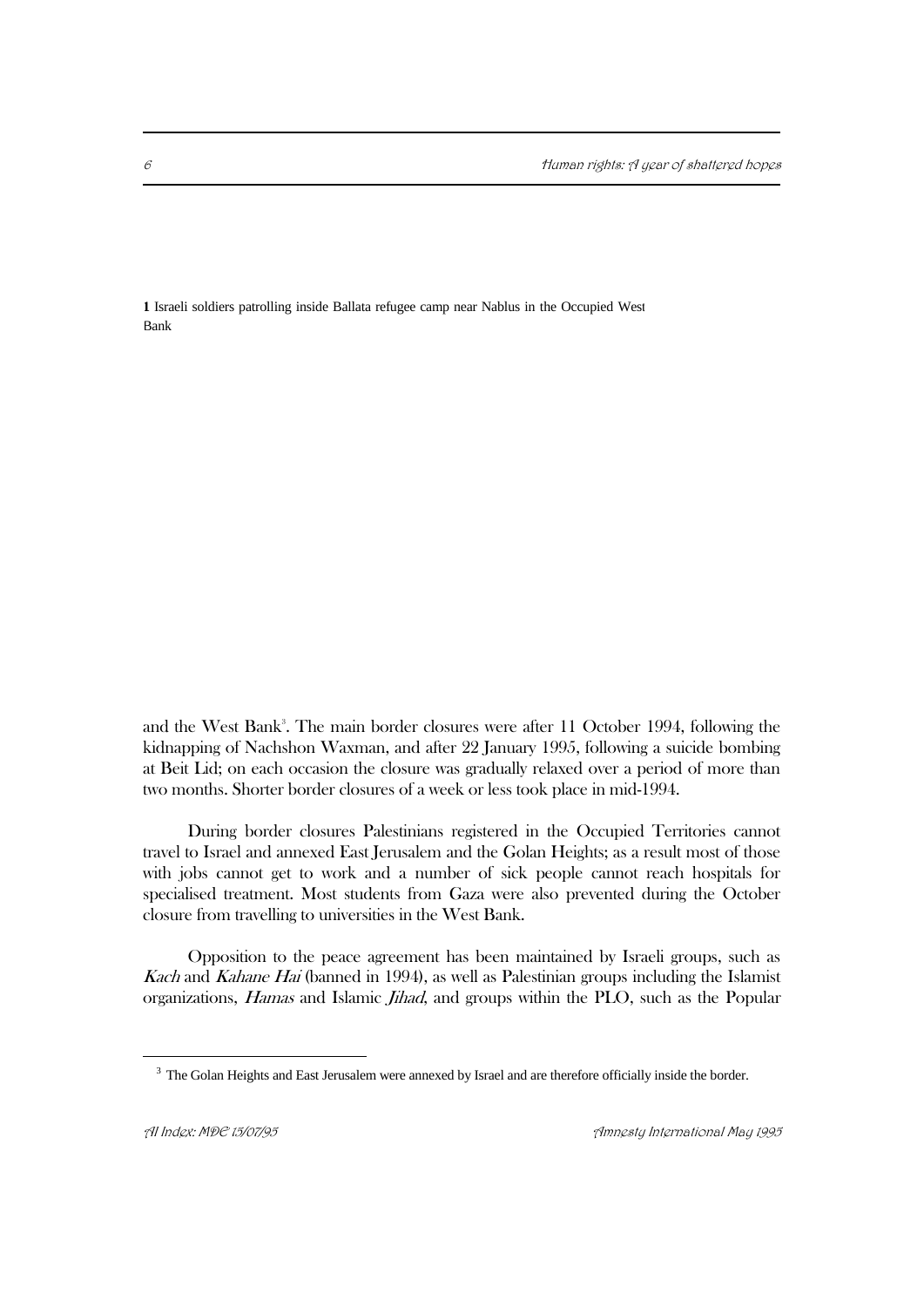Front for the Liberation of Palestine (PFLP), the Democratic Front for the Liberation of Palestine (DFLP) and the Fatah Revolutionary Council of Abu Nidal.

**2** Palestinians throw stones at Palestinian police during clashes outside the Palestine Mosque on 18 November 1994. Thirteen people were killed when the police opened fire on demonstrators.

Between September 1993 and August 1994 Israel released about 5,400 Palestinian political prisoners from the Occupied Territories. Releases stopped in August 1994 and over 5,000 long-term Palestinian political prisoners, including about 70 Israeli Arabs as well as 20 Syrian Druze originating from the Golan Heights, are now in prisons in Israel and the Occupied Territories. They include some people arrested during the past year (6,245 Palestinians were arrested for security offences during 1994, according to official Israeli statistics). At least 700 administrative detention orders were apparently issued during 1994 and a total of 239 people remained in administrative detention at the end of 1994.

#### Arrests and detentions

Acts of violence between Palestinians and Israelis increased before implementation of the accords began. On 25 February 1994 at least 29 Palestinian Muslims were gunned down in Haram al-Ibrahimi mosque in Hebron by Baruch Goldstein, an Israeli settler, before he was himself killed by the people in the mosque. More than 30 Palestinians were killed by Israeli forces in the following two weeks, mostly during protest demonstrations and riots. Suicide bus-bombings against Israeli civilians at Afula on 6 April and Hadera on 13 April killed at

Amnesty International May 1995 AI Index: MDE 15/07/95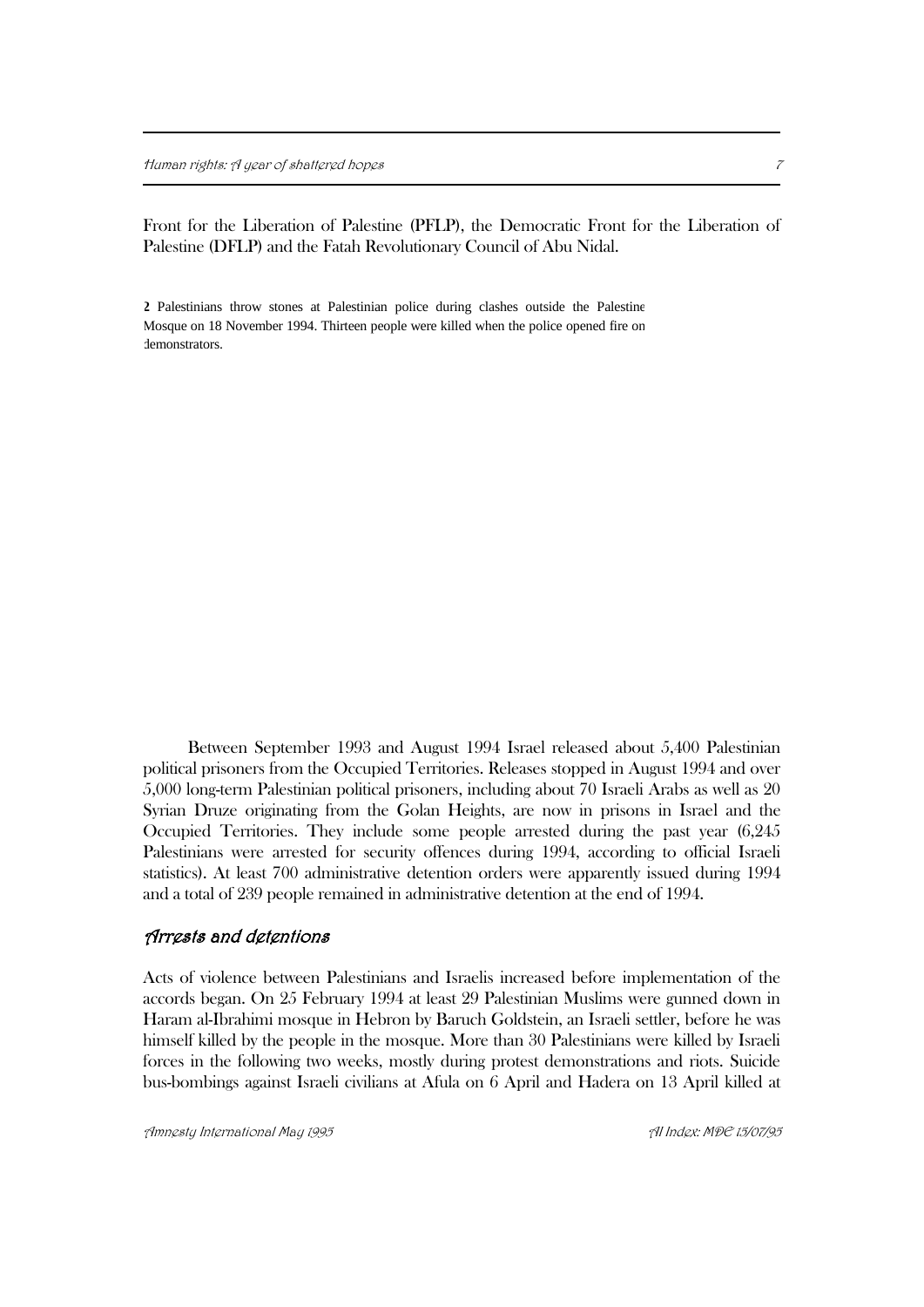least 13 people, including the bombers, and wounded over 80. Responsibility for the attacks was claimed by *Hamas*. After the bus-bombings Israeli forces arrested over 400 suspected Hamas supporters; according to Israeli Defence Force (IDF) statistics, the number of people held in administrative detention rose from 113 at the beginning of April 1994 to over 330 two weeks later.

In mid-1994 Israeli forces continued to make arrests in the Occupied Territories, mostly of suspected members of Islamist groups. After interrogation, sometimes accompanied by torture, those arrested were either charged and brought to trial for offences such as membership of illegal organizations, or administratively detained without trial, or released. The Palestinian Authority also arrested suspected supporters of Islamist groups opposed to the peace agreement. They were released after up to a month's detention without charge or trial.

On 9 October 1994 an Israeli soldier, Nachshon Waxman, was abducted and held hostage by members of *Hamas*. During an attempt to rescue him five days later he was killed, apparently by his captors, three of whom were also killed along with an IDF officer.

On 19 October 1994 a suicide bus-bomber in Tel Aviv killed 23 civilians (including one who died later) and wounded 44 others. These events led to further waves of arrests in both Israel and the Occupied Territories and in the areas under the Palestinian Authority's jurisdiction. Immediately after the October suicide bombing the torture of detainees under interrogation became more severe: in the words of the Ministry of Justice "exceptional dispensations [were] given to GSS investigations" for a period of three months. Arrests followed by prolonged incommunicado detention in the Occupied Territories continued at a high level in the following months.

Another wave of arrests took place after 22 January 1995 when 20 soldiers (including two who died later) and one civilian were killed by two suicide bombers at a bus stop on the Beit Lid road near Netanya. On 23 January the three-month extension of "exceptional dispensations" for the GSS, reportedly allowing increased physical pressure, was renewed and on 5 February the maximum period of administrative detention was extended to one year, renewable. In February 1995, Prime Minister Yitzhak Rabin stated that 2,400 people had been arrested for security offences since October 1994.

## **ISRAEL AND THE OCCUPIED TERRITORIES**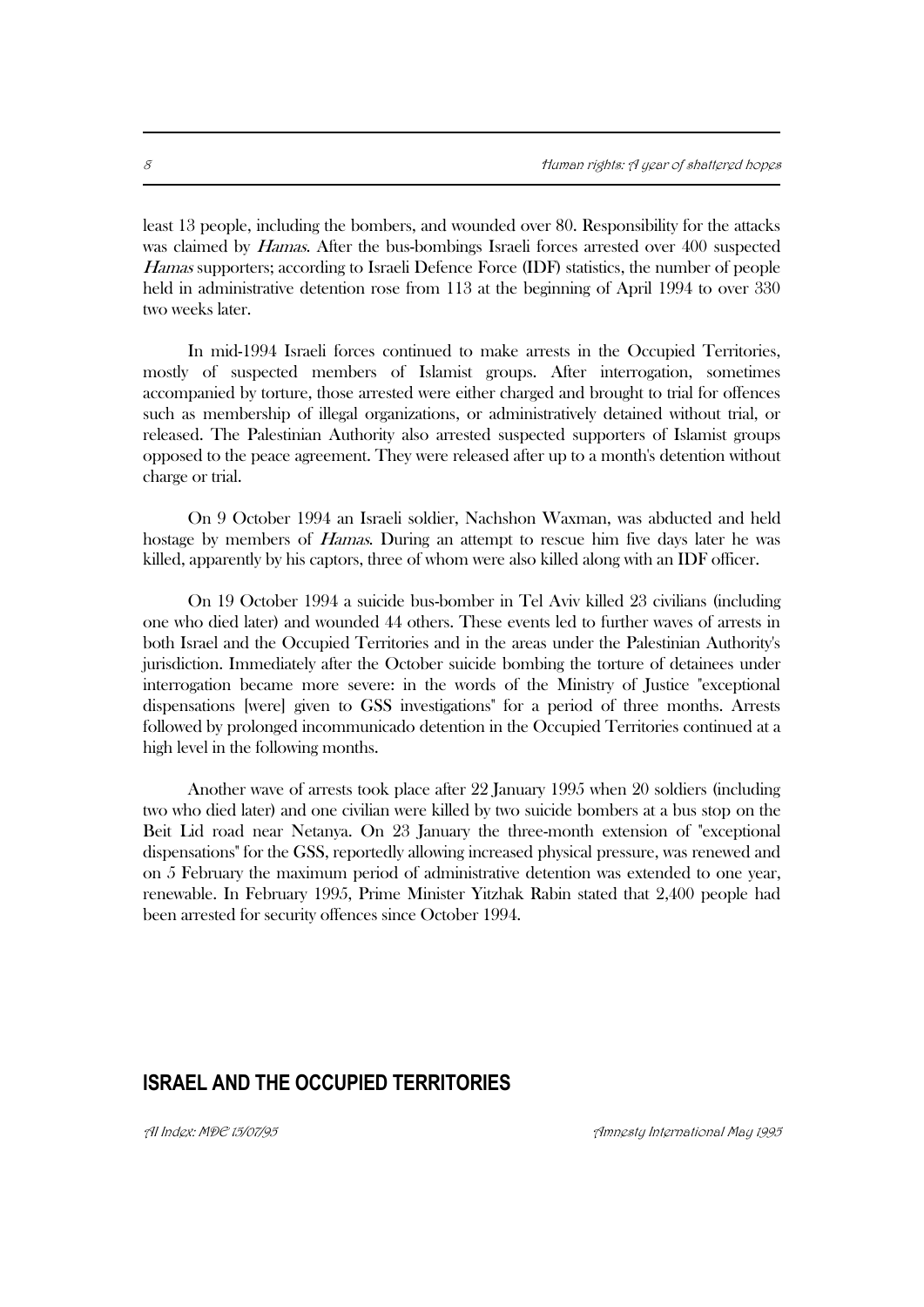#### Regulations governing detention

Between April 1994 and April 1995 at least 6,000 Palestinians were arrested for alleged security offences by Israeli forces. Many were arrested as a result of raids on houses, often at night; others were arrested during demonstrations or riots against the Israeli authorities.

Both Israeli law and Israeli military orders violate international human rights instruments by allowing prolonged incommunicado detention without access to lawyers or family - a situation known to facilitate torture.

Under Israeli Criminal Procedure Law, an arrested person should be brought before a judge as soon as possible and not later than 48 hours after arrest (Article 27b). The detainee has the right to notify the family and a lawyer immediately after arrest and should be informed of these rights. However, if the suspect is charged with state security offences the arrest may be kept secret for 15 days, and the defendant may be prevented from seeing a lawyer for a further 15 days - a total of 30 days incommunicado Articles 29f and 30c).

However, most of those arrested have come from the Occupied Territories of the West Bank, where safeguards for the detainee are fewer than for those arrested in Israel or annexed East Jerusalem and the Golan Heights. The Military Orders applying to the Occupied Territories were amended on 20 July 1994 to reduce the maximum period of detention without judicial review from 18 days to 11 days<sup>4</sup>. The amended Military Order continues to deny detainees their right under Principles 11 and 37 of the UN Body of Principles for the Protection of All Persons under Any Form of Detention or Imprisonment (Body of Principles) to be heard promptly by a judicial or other authority. These Principles are applicable at all times. General Comment 8 (16) of the UN Human Rights Committee on the definition of "promptly" states that "delays must not exceed a few days".

Under Military Order No. 378 issued in 1970 for the West Bank, detainees may be denied access to a lawyer for a total of 90 days. The interrogating authorities may prohibit access for the first 30 days if, in their opinion, this is "necessitated by the security of the region or for the sake of the investigation". Military Court judges may prevent access for a further 30 days on the same grounds and for an additional period not exceeding 30 days if the army Regional Commander certifies in writing that "special reasons of security in the region require such a measure" (Article 78).

<sup>&</sup>lt;sup>4</sup> In 1993 the maximum period of detention without judicial review was reduced from 18 to eight days for detainees aged 16 or below and the same reduction was made for adults suspected of "any but the most serious offences".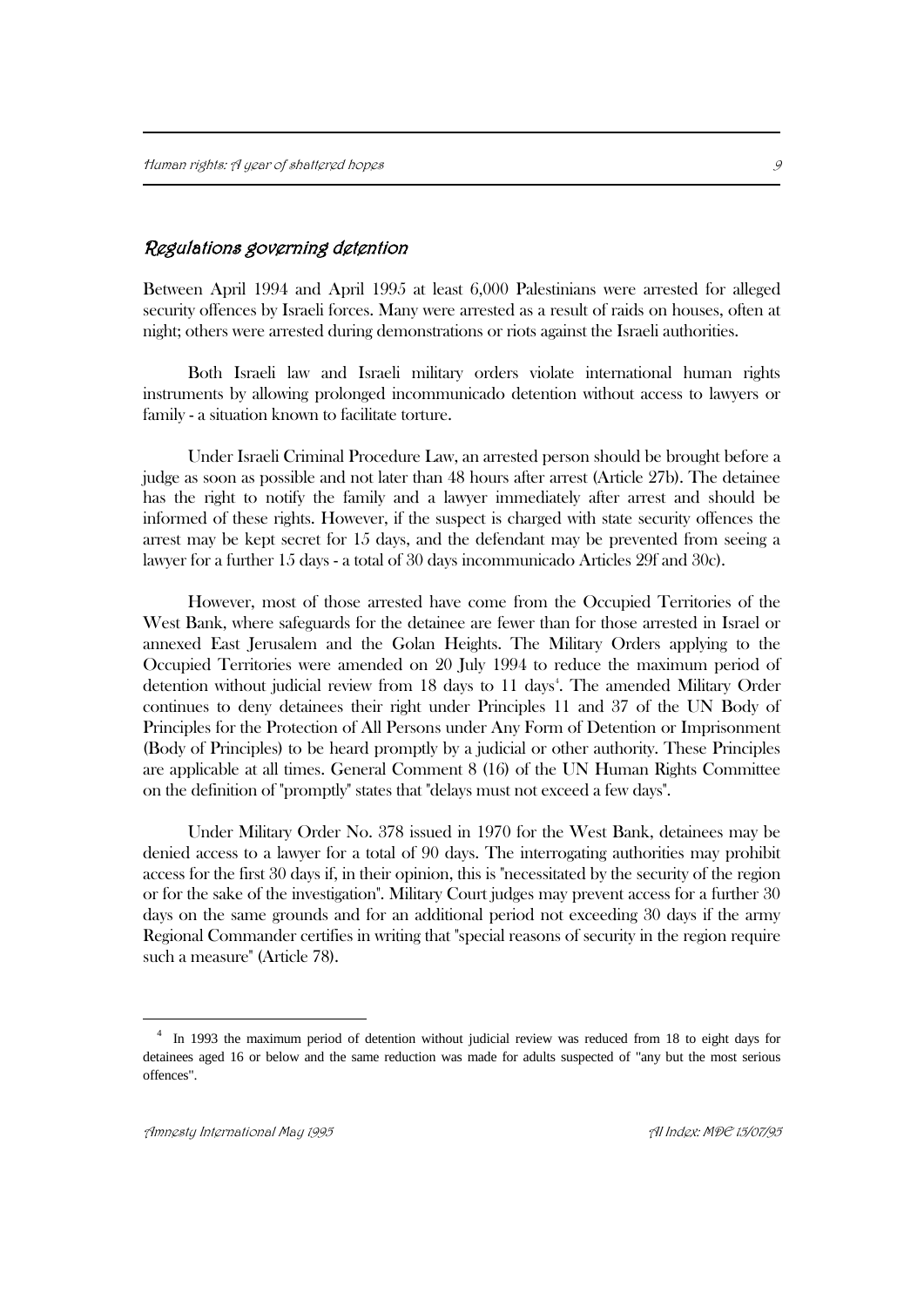Such prolonged detention without access to a lawyer is in breach of Principle 7 of the UN Basic Principles on the Role of Lawyers, which requires governments to "ensure that all persons arrested or detained, with or without criminal charge, shall have prompt access to a lawyer, and in any case not later than forty-eight hours from the time of arrest or detention".

Among the national safeguards which should provide a measure of protection for the detainee are the detainee's access to medical orderlies and doctors; the Israeli authorities' agreement with the ICRC that they will provide access within 14 days; and the obligation for judicial review of detention within 11 days. These safeguards are adhered to by the Israeli Government, yet they have not succeeded in ending torture. This is partly explained by the following four issues:

a) Medical orderlies are usually military personnel with little medical training who may not be capable of assessing illnesses exacerbated by ill-treatment or of taking action to treat detainees. Detainees often regard the medical orderlies as part of the interrogation team.

b) Detainees are frequently returned to interrogation after being seen by medical doctors and psychiatrists. Medical doctors may also issue medical certificates authorizing the continuation of interrogation. Such practices appear to condone torture and are in breach of UN Principles of Medical Ethics<sup>5</sup>.

c) Torture and ill-treatment may happen in the 14 days before the ICRC visit and interrogation sessions may continue afterwards. The ICRC delegate who visits detainees is bound by a code of confidentiality and the ICRC rarely raises its concerns publicly.

Many detailed and consistent testimonies show that torture and ill-treatment continues before and after visits by doctors and the ICRC. For example, a university student<sup>7</sup>, arrested in July 1994, said he was beaten and shaken while he was shackled to a low chair and deprived of sleep for prolonged periods. He told Amnesty International delegates:

<sup>&</sup>lt;sup>5</sup> Principles 2, 3 and 4 of the UN Principles of Medical Ethics relevant to the Role of Health Personnel, particularly Physicians, in the Protection of Prisoners and Detainees against Torture and Other Cruel, Inhuman or Degrading Treatment or Punishment, prohibit health personnel from acts which constitute participation or complicity in torture.

<sup>6</sup> However, on two occasions since 1991 the ICRC has publicly voiced its concerns about the treatment of detainees. In July 1991, noting the "lack of response to previous representations", the ICRC called on the Israeli authorities "to give special attention to the treatment of detainees under interrogation". In May 1992 the ICRC called on the Israeli Government "to put an immediate end to the ill-treatment inflicted during interrogation of detainees" from the Occupied Territories, having observed "no substantial or lasting improvement in the situation".

 $7$  The student did not wish his name to be cited.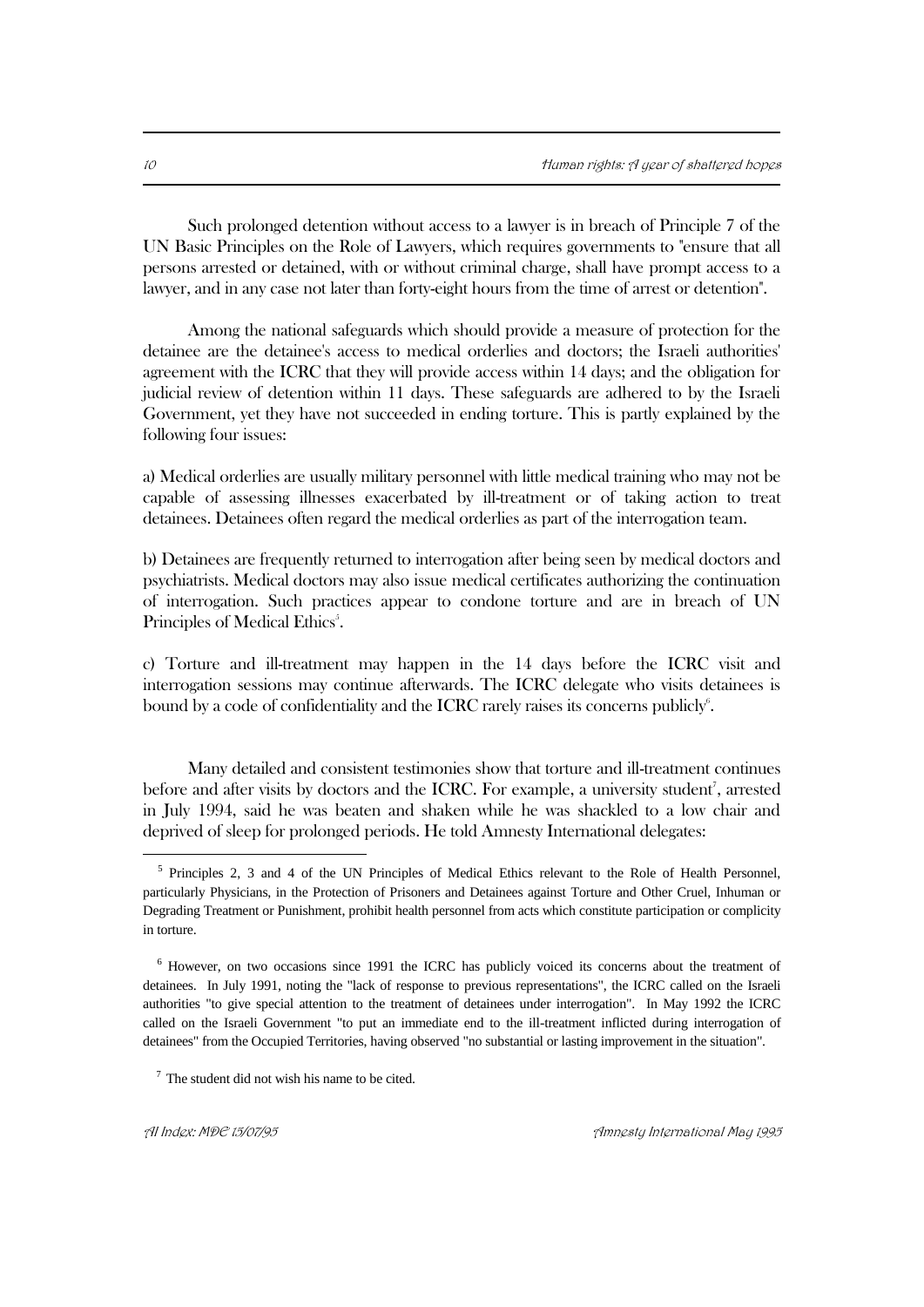"I was one month in solitary confinement. After three weeks I saw someone from the ICRC and told him that I had blood in the urine and shooting pains in the kidneys. I told about how I was treated. Before a doctor came my interrogators said I was a liar and beat me more and the medical orderly beat me, slapping me because I asked for a doctor. The doctor came and afterwards came every day for a week and gave me pills. However they continued to interrogate me and hanged me by the arms for one and a half hours..."

d) The extension of detention orders by a judge is often rapid and apparently automatic. The detainee is reportedly almost always present in court, but the defence lawyer sometimes is not, either because engaged elsewhere and the judge has not ordered a temporary adjournment or because he or she has not been informed. The extension does not necessarily take place in court; it sometimes happens in the interrogation room or elsewhere.

### The Landau Commission and the failure of judicial safeguards

International human rights standards unequivocally oppose torture under all circumstances. Article 7 of the ICCPR states that:

"No one shall be subjected to torture or to cruel, inhuman or degrading treatment or punishment."

This article is non-derogable, even in "time of public emergency which threatens the life of the nation" (Article 4).

The Convention against Torture similarly states that:

"No exceptional circumstances whatsoever, whether a state of war or a threat of war, internal political instability or any other public emergency, may be invoked as a justification for torture".(Article 2(2)).

Israeli law applicable to all law-enforcement officials in Israel and the Occupied Territories forbids the use of violence or threats to extract confessions (Article 277 of the 1977 Penal Law). However, secret guidelines drawn up by the Landau Commission in 1987 allowing "the exertion of a moderate measure of physical pressure" remain official interrogation policy. The Landau Commission was set up after two incidents involving torture were covered up by the GSS.

The Landau Commission based its argument in favour of permitting "moderate" pressure partly on Article 22 of the Penal Law, which exempts from criminal responsibility the author of an act committed in conditions of "necessity ... in order to avoid consequences

Amnesty International May 1995 AI Index: MDE 15/07/95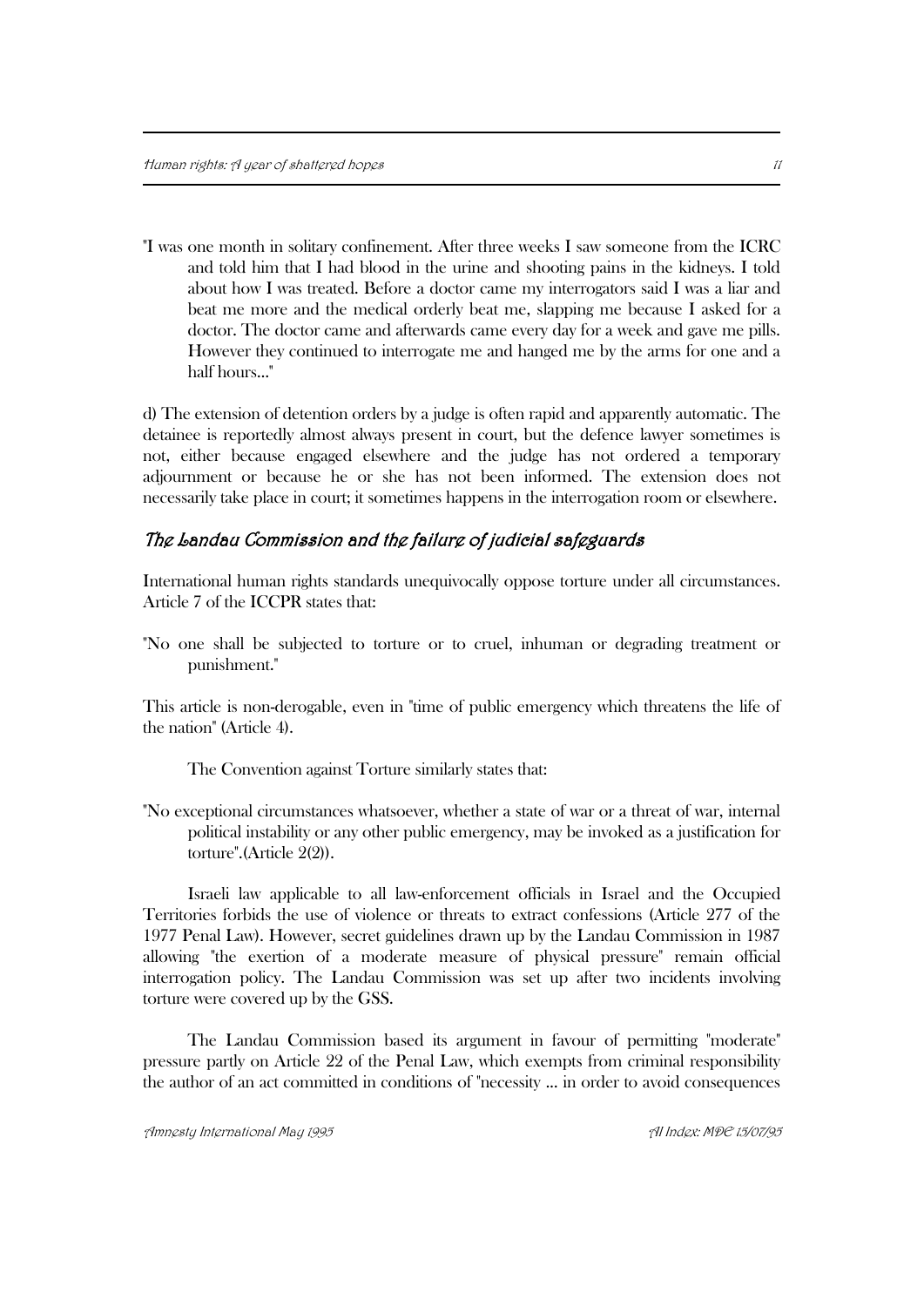which could not otherwise be avoided and which would have inflicted grievous harm or injury on his person, honour or property or on the person or honour of others whom he was bound to protect or property placed in his charge", provided that he did no more than was "reasonably necessary" for that purpose and that the harm caused "was not disproportionate to the harm avoided".

The Landau Commission used "necessity" to argue that the GSS was required to protect the security of the state, which includes preventing grievous harm or injury to its citizens. If a subject's confession is the only source of information on his harmful activities, with respect to what is "reasonably necessary" in light of "the concept of the lesser evil", the use of "actual torture...would perhaps be justified in order to uncover a bomb about to explode in a building full of people" (para. 3.15).

The guidelines which regulate the physical or psychological pressure to be used are in the secret section of the Landau Commission's report and have not been disclosed despite repeated requests by Amnesty International and other human rights organizations. In 1991 a petition to this effect was submitted to the High Court of Justice by lawyer Avigdor Feldman on behalf of the Public Committee Against Torture in Israel, a non-governmental human rights organization based in Israel, and Murad Salahat, a Palestinian detainee who alleged that he had been tortured in 1990. The High Court of Justice has not yet given its ruling on the substance of the petition. However, a letter from Tamar Gaulan, the Director of the Foreign Relations and International Organizations Department of the Ministry of Justice, dated 15 March 1995, in answer to a letter from Amnesty International to Prime Minister Yitzhak Rabin on 16 November 1994, stated that:

"The guidelines always include an express prohibition against starving or withholding water from the detainee, as well as denying access to the toilets and putting him in conditions of severe heat or cold."

It is noteworthy that beatings, prolonged hooding, confinement in closets, sleep deprivation and long-term shackling in painful positions, all mentioned in cases raised by Amnesty International, are not mentioned in the prohibitions listed in this letter.

At court proceedings in which a "trial within a trial" or "mini-trial" is held to examine allegations by defendants that confessions were extracted by torture in pre-trial detention, GSS interrogators have admitted keeping detainees standing or sitting in painful positions and depriving them of sleep for up to 24 hours a day. Admission of such treatment made freely before an open court is strong evidence that sleep-deprivation while being shackled in painful positions is allowed under the Landau Commission guidelines.

The letter to Amnesty International from the Ministry of Justice cited above states that: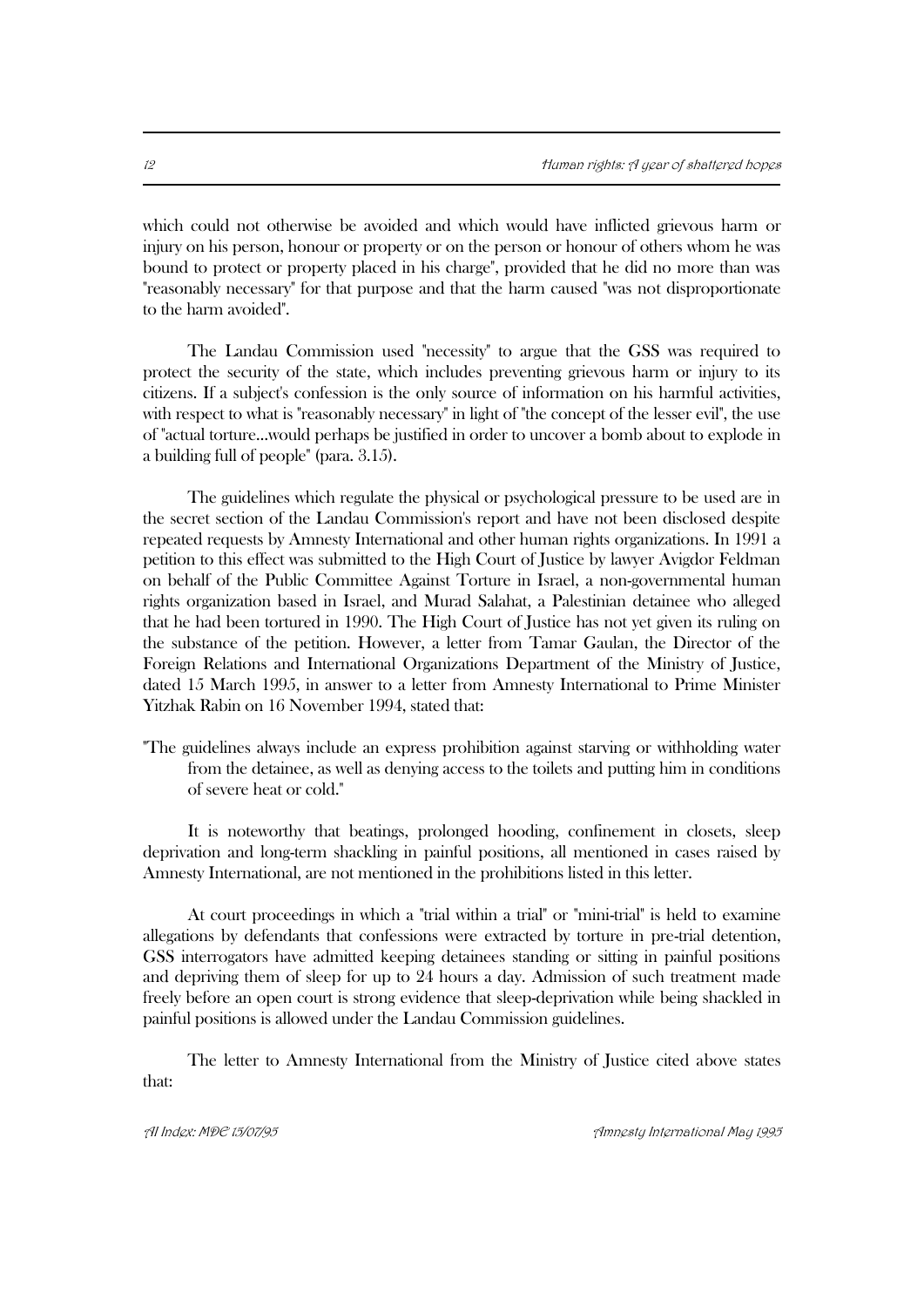"Under no circumstances should there be any resort to torture of detainees".

The Landau Commission stressed that "the pressure must never reach the level of physical torture or maltreatment of the suspect or grievous harm to his honour which deprives him of physical dignity" (para. 3.16).

However, methods of torture and ill-treatment which do affect human dignity are still systematically used in Israeli interrogation centres. The acceptance by the Israeli Government of the Landau Commission guidelines has meant that torture and ill-treatment, which existed before but were officially denied and outlawed, have, since 1987, become officially accepted, even by judges and doctors whose professional codes of ethics strongly denounce the use of torture or ill-treatment.

In April 1994 the UN Committee against Torture considered Israel's initial report regarding implementation of the Convention against Torture and Other Cruel, Inhuman or Degrading Treatment or Punishment. The Committee found the authorization of the use of "moderate physical pressure" to be "completely unacceptable" and expressed concern at the "large number of heavily documented cases of ill-treatment in custody". The Committee recommended that the interrogation procedures be published and that all interrogation practices in breach of the Convention be ended immediately<sup>8</sup>.

There are some exceptions to the official condoning of torture and ill-treatment in detention centres. No mini-trial challenging confessions allegedly obtained under duress brought on behalf of Palestinians from the Occupied Territories is known to have been successful<sup>9</sup>. However, in April 1994 in mini-trial No. 201/93 before the Tel Aviv District Court (in Israel), Judge Talgarm accepted the appeal of Abd al-Hakim Jabali, saying:

"I am not trying to dictate what investigators should do when they see before them a real danger of a bomb going off or some other kind of terrorist incident which they have reason to believe the suspect knows about and is not admitting. In this particular case, [although] I would not want to accept the accused's claim that he was hurt physically, I have no doubt an interrogation technique, whereby interrogators are changed constantly in rotation and interrogate the accused for 24 hours continuously on one occasion, and almost 48 hours continuously on another, inflicts considerable suffering on the person being questioned. A period of incarceration in the "waiting cell" whereby the accused is handcuffed in a narrow cell at times with a sack on his head could break

<sup>8</sup> (CAT/C/XII/CRP.1/Add.5 28 April 1994)

<sup>&</sup>lt;sup>9</sup> In the past they have generally been used by defence lawyers as a means of plea-bargaining and withdrawn before any judgment has been made.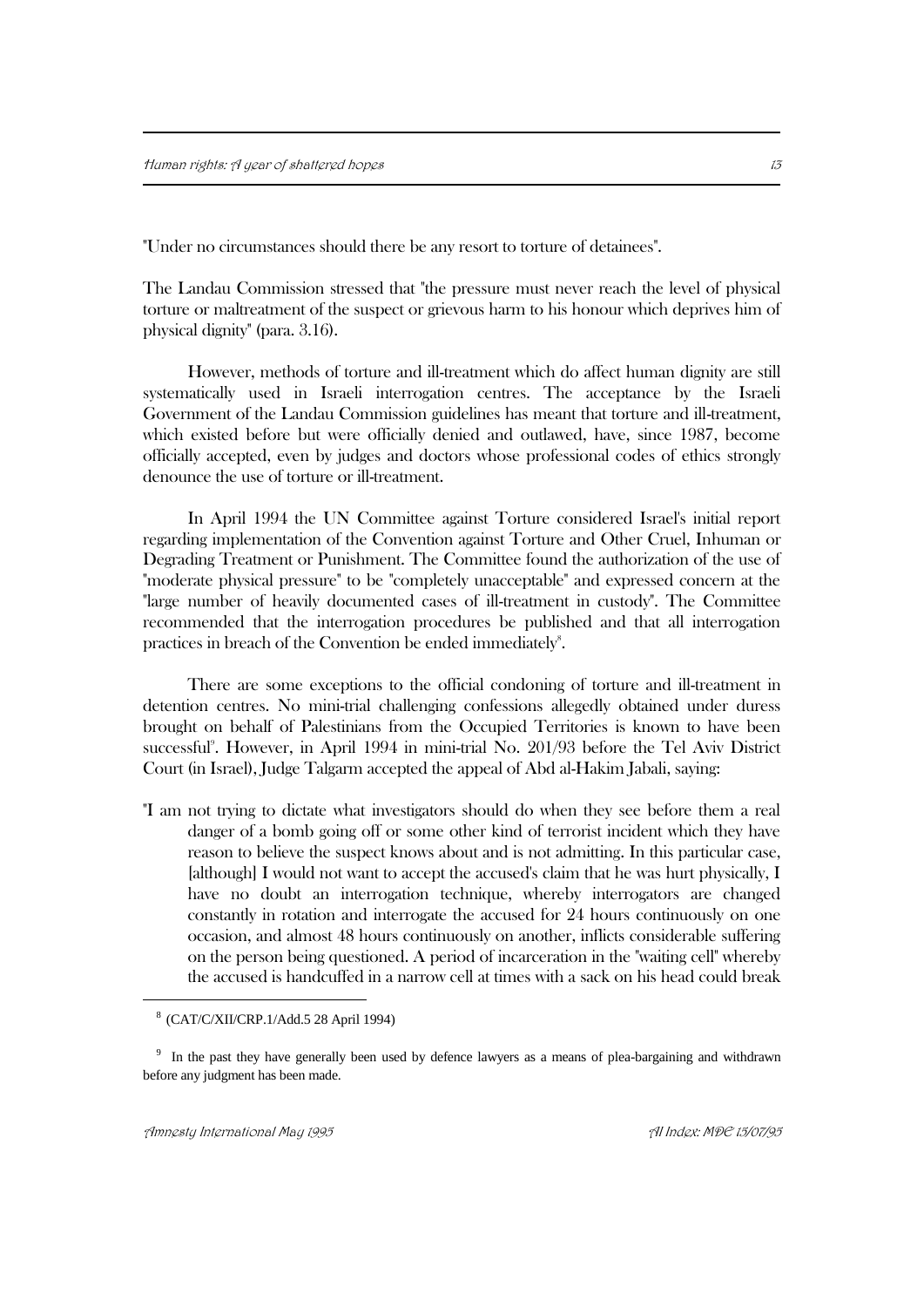the will and ability to withstand questioning of anyone...During the hours that I mentioned earlier the accused was denied a continuous sleep of more than two or three hours at a time and I have no doubt that any confession extracted from him after enduring such conditions cannot be characterised as voluntary."

On at least three occasions over the past year Israel's High Court of Justice has issued injunctions to allow defendants under interrogation to sleep. One such injunction was issued on behalf of Fawzi Mujahid, who stated in an affidavit presented to the High Court of Justice that he had not been allowed to sleep between 26 and 30 June 1994. Arrested on 20 June, his lawyer was able to see him for the first time only on 30 June at the time of the court hearing for an extension of his detention order.

In 1994 a department within the Ministry of Justice was set up to examine complaints against the GSS. It is too early to see how far this will be able to investigate reported violations inasmuch as the torture or ill-treatment inflicted on detainees may be within the secret Landau guidelines. No investigation so far is known to have resulted in a prosecution. The director of the department has, however, written letters to those who have lodged complaints, urging them to come to the ministry to be interviewed.

#### Extending the guidelines or exceptional dispensations?

The Landau Commission Report recommended that a ministerial committee should be set up to review regularly the secret guidelines on the use of "moderate pressure" with the power to amend them. The existing committee, which reportedly meets once a month, is composed of the Prime Minister, the Minister of Justice, the Minister of the Environment and the Minister of Police. It was this committee which, according to press reports, extended the Landau Commission guidelines by allowing the use of increased physical pressure for a three-month period in the aftermath of the October 1994 Tel Aviv bombing and which renewed this authorization in January 1995, immediately after the Beit Lid bombing.

Soon after the Waxman kidnapping and the Tel Aviv bomb attack, both claimed by Hamas, Prime Minister Yitzhak Rabin called for legislation permitting harsher interrogation of suspects, reportedly stating that "if the security services had acted according to the guidelines of the Landau Report in interrogating Hamas people, they would not have found out the location of the kidnappers of Nachshon Waxman". On 20 October, the Minister of Justice, David Liba'i, was reported in the press as stating that there was no need to change the guidelines, as there was already a specific exception to the Landau Commission guidelines, enabling investigators to act "efficiently" in cases such as a "ticking time bomb". On 13 November, the Minister of Justice issued a public statement denying reports that the Landau Commission guidelines would be changed, but said that a decision had been taken "to help strengthen the forces to fight the wave of terror of *Hamas* and Islamic *Jihad*.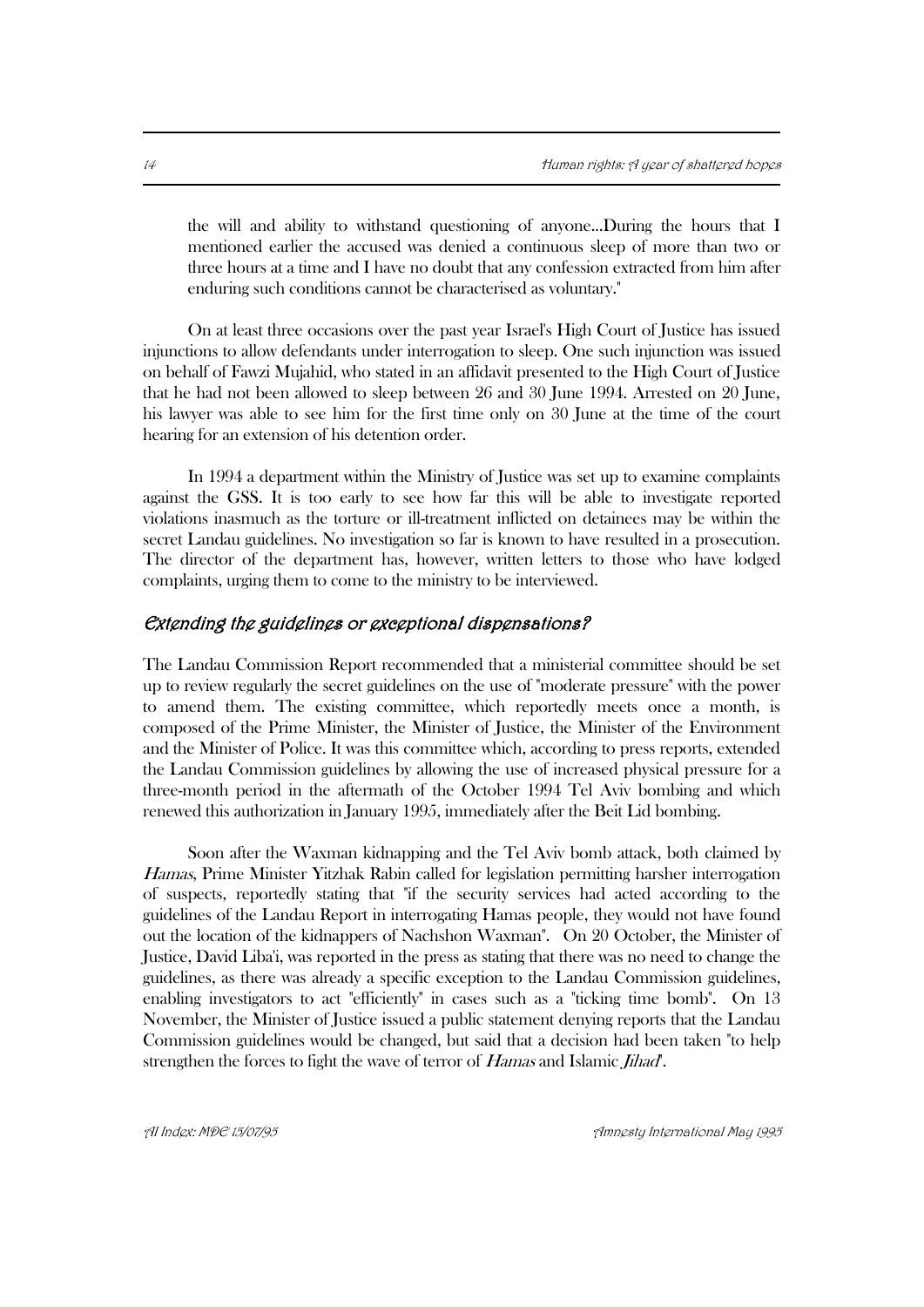In response to Amnesty International's concerns about interrogation practices and the use of increased physical pressure as a result of the reported extensions to the Landau guidelines, the Israeli Government has reiterated that "there has been no change whatsoever in our basic guidelines on interrogation policies".

However, a letter from the Legal Advisor to the Government, Judge Michael Ben Yair, to the Public Committee Against Torture in Israel, offered a clarification not included in letters to Amnesty International:

"[T]he Cabinet Committee for GSS Investigations decided in its meeting of 23.1.95 to extend the amendment concerning the exceptional dispensations given to GSS investigations in the past three months...

It should be reiterated that this does not refer to the use of torture."

#### Methods of torture

Hooding: Virtually every security detainee brought into the custody of the GSS is hooded with dirty and sometimes wet sacks, which disorient the victim and hamper respiration. The hood is usually only removed for interrogation and when the detainee is sent to a cell to sleep or confined in a cell with other detainees. **3** The closet-shaped room

#### Position abuse (shabeh): prolonged standing or sitting in painful positions. The detainee is nearly always hooded.

Standing, the detainee is often shackled to a pipe, usually in a painful position either in the corridor or yard; detainees often describe painful exposure to sun or cold (sometimes air conditioning).

Sitting, the detainee is usually tied in a contorted position to a small chair, described as a "kindergarten chair"; sometimes two of the chair's legs are sawn off to make sitting on it even more uncomfortable.

Sleep deprivation: While the detainee is in "position abuse" s/he is frequently pushed by guards to ensure that s/he can not sleep. The detainee may be allowed to sleep for two or three hours, or not at all. Interrogations are frequently held at night.

Confinement in closet-shaped rooms (khazana): these cells are too small for the detainee to sit or lie in; usually they are draughty and foul-smelling and the detainee may be shackled to the wall.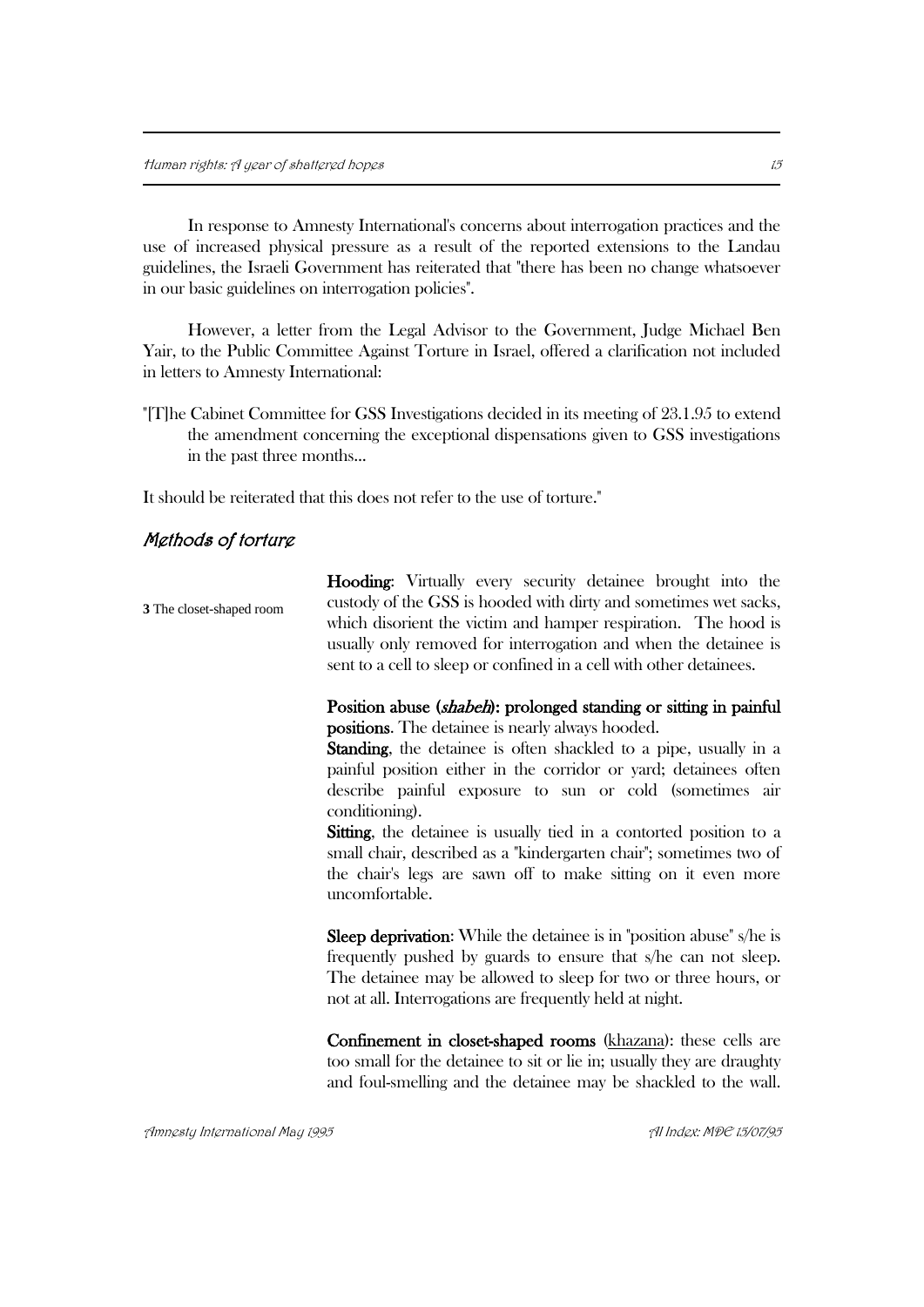Often the detainee is not allowed to go to the toilet except at certain times.

Food deprivation: meals may be missed or, more often, given with only five or 10 minutes to eat and carry out toilet needs.

Beatings: detainees describe punches, slaps and kicks all over the body including the genitals, and beatings with cables.

Threats of disablement: many detainees say they were threatened that they would be physically or mentally disabled by the time they left the detention centre; in particular, men were threatened that they would be unable to father children. Other threats include the repetition by prison officials of names of detainees who had reportedly died under interrogation in previous years.

Cells with informers: many detainees describe being put in a cell with other supposed detainees who are informers. They urge the detainee to tell them what they know, using persuasion or force.

Loud music: detainees frequently describe raucous music with the same tapes played 24 hours a day.

In between periods of torture and interrogation are periods of "rest" when a detainee is taken to a cell with a mattress and blankets and allowed to sleep. Detainees complain of dirt, bad smells and cockroaches.

#### Torture and ill-treatment: the practice

Scores of testimonies describing these methods of torture have been received since the Landau Commission laid down guidelines for the use of a "moderate measure of physical pressure" in 1987. Some of the cases of those allegedly tortured have been subject to hearings in courts; rarely has any redress or recognition of ill-treatment been obtained. Israeli Government replies to thousands of letters each year from Amnesty International members concerning individual cases of torture have neither admitted nor denied the use of methods of interrogation such as sleep deprivation or position abuse. However, in response to Amnesty International's concerns, the authorities have stressed the alleged "terrorist" activities of those interrogated by these methods and that there is constant medical supervision of detention centres.

The cases cited below are representative of many gathered by Amnesty International and other human rights organizations. They illustrate a consistent pattern of abuse.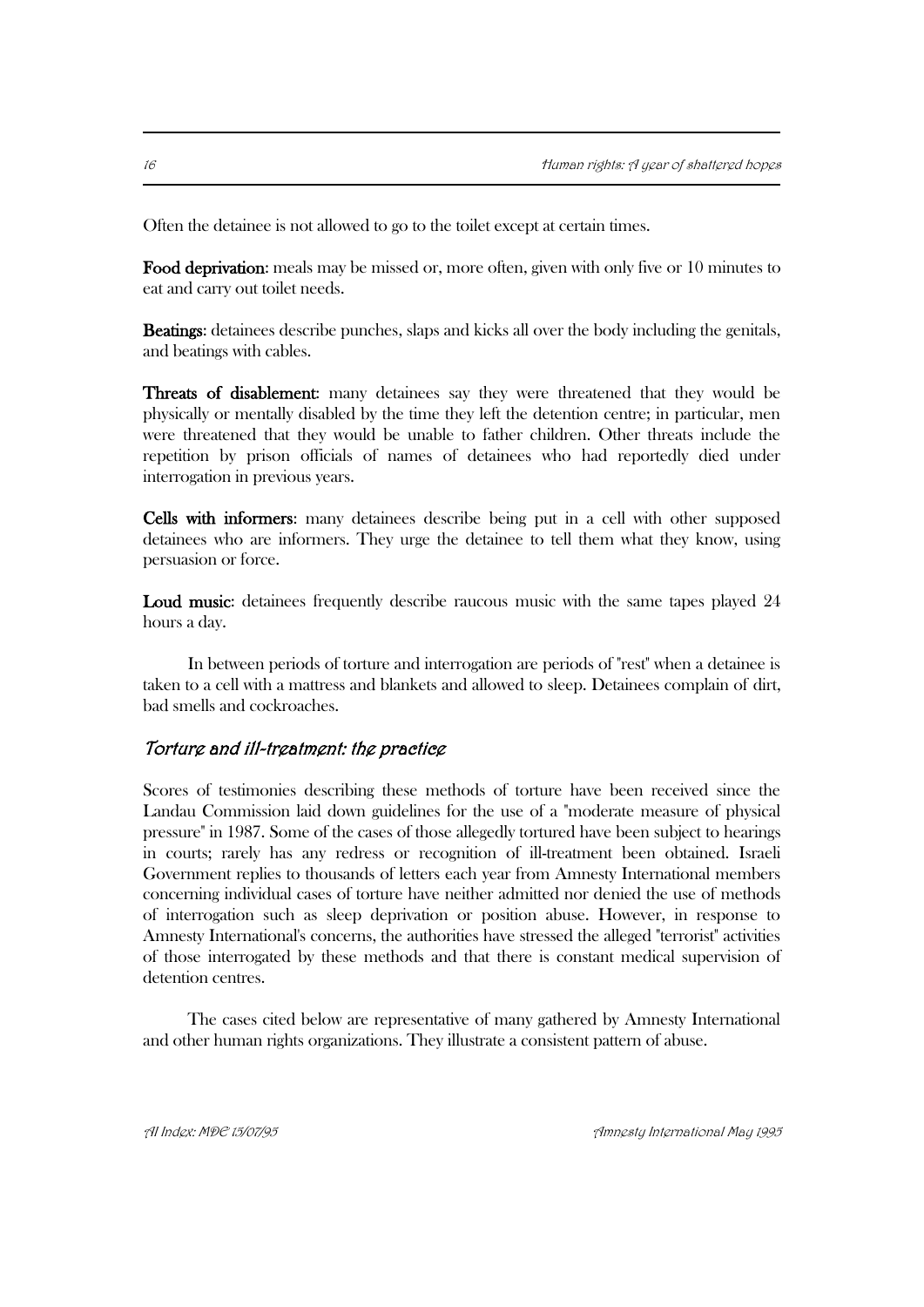Hani Muzher, a student at Bir Zeit University, was arrested on 13 July 1994 and taken to Ramallah Prison for interrogation. He was denied access to a lawyer by an order, renewed several times, banning such meetings until 11 August. On 27 July a lawyer saw Hani Muzher for the first time but was not allowed to speak to him. Hani Muzher's wrist was bandaged. The lawyer was not allowed to be present when Hani Muzher told the judge about his interrogation or to have a copy of the courtroom minutes.

On 3 and 7 August a lawyer acting for Hani Muzher petitioned the Israeli High Court of Justice for access to his client. Following a High Court ruling on 9 August, Hani Muzher's lawyer was allowed to speak to him for the first time on 11 August, 29 days after his arrest. At that time, he told his lawyer that he had been deprived of sleep and kept shackled in painful positions for at least a week. He said that threats had been made against his life and his physical and mental well-being. He said that he had found a razor blade when taken to the toilet and had cut his wrist in an attempt to have a break from interrogation. Hani Muzher's medical records confirm that he was seen by a doctor on 20 July. The medical records state that Hani Muzher told the doctor that he had cut his wrist because he was tired owing to sleep deprivation. The doctor apparently stated that Hani Muzher was in a satisfactory physical condition and recommended that Hani Muzher should not be left alone in his cell and that he should be allowed to rest for one night. According to Hani Muzher, he was returned for interrogation after his wound had been stitched. His lawyer reported that although he was fed three times a day his food was consistently removed before he had finished it.

A response from the Israeli Ministry of Justice to letters from Amnesty International members neither admits nor denies the sleep deprivation and position abuse suffered by Hani Muzher, but states that, according to his indictment, "Muzher was recruited to the military wing of the PFLP early in 1994 and agreed to carry out terrorist attacks against Israeli targets" and that he "was under continuous medical supervision since the day of his arrest".

On 22 February 1995 Hani Muzher was brought to trial before the Military Court. He was charged with membership of the PFLP, illegal possession of firearms and planning to kill. He was convicted on all charges and sentenced to 28 months' imprisonment and a fine of 2,000 NIS (about \$670).

Another student, **Ahmad Sa'id**, was arrested on 29 June at 3am from a students' hostel at Bir Zeit University. He remained in the interrogation wing in Ashkelon Prison for over 130 days during which time he had some access to his lawyer but no access to his family. After a first period of interrogation and physical pressure amounting to torture, he stated that, because he was accused of carrying a message to Yahya Ayyash, believed to have made the bombs, he was brought into more intense interrogation and torture immediately after the suicide bombing which killed 23 people on a Tel Aviv bus on 19 October. It was at this point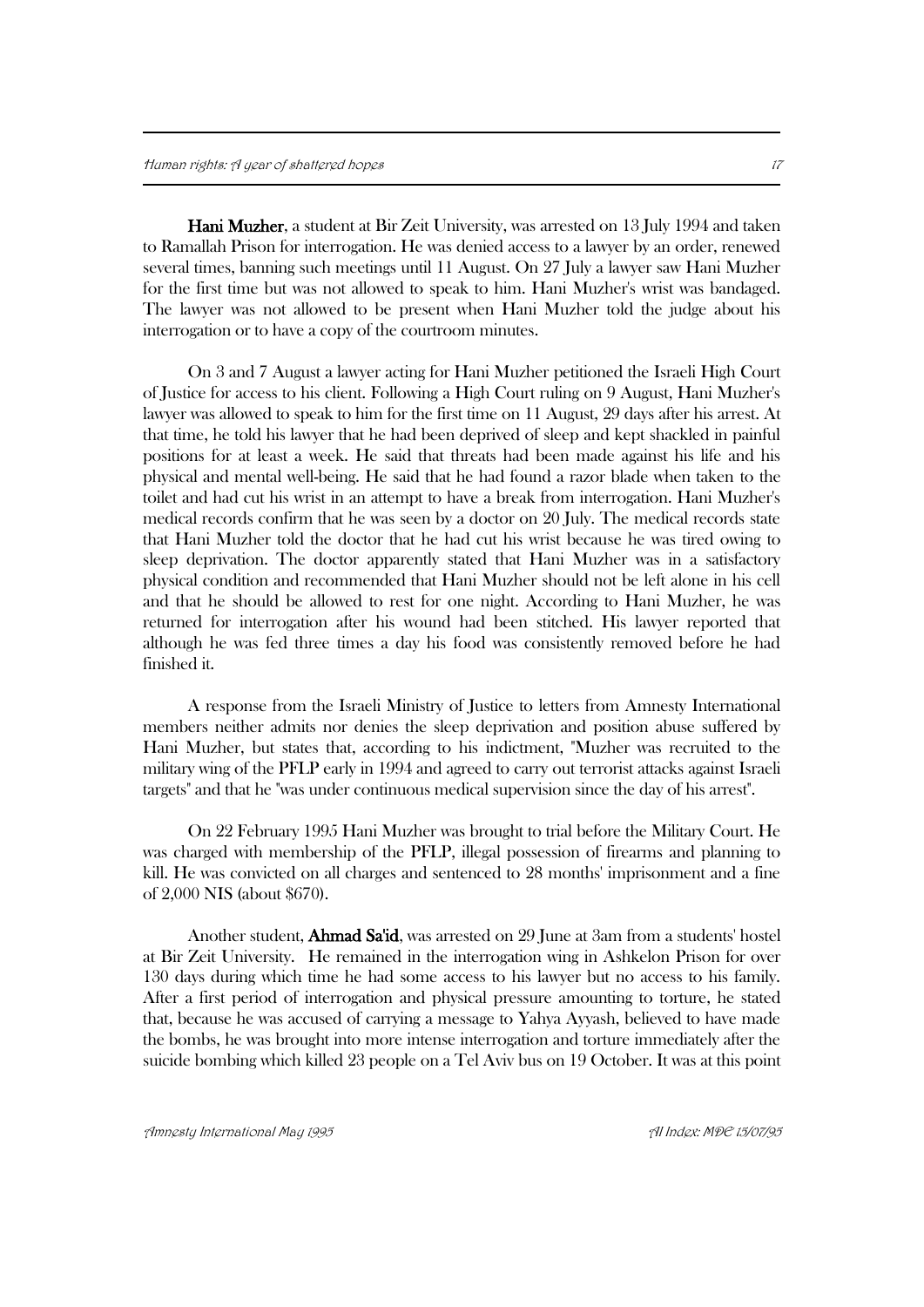that the Landau Commission guidelines were first said to have been extended. Ahmad Sa'id stated that his interrogators told him that now they had "removed their gloves".

Ahmad Sa'id told an Amnesty International delegate:

- "They blindfolded me and they put me and another person arrested in a military vehicle and they took us from the students' hostel to Ramallah Prison. On the way to the prison they beat us on our legs and heads...
- "Then they moved us to Ashkelon Prison...where I was interrogated by a GSS officer who told me I was in Ashkelon and that there were many charges against me and I must confess. I denied it and he rained down blows on my chest and shouted and insulted me. Then he made me sit and stand in painful positions for a long time. This continued day and night.
- "When we were being interrogated we were in the same situation, being beaten on the chest, squatting for up to one hour, standing in the sun for three to four hours. Between these interrogation sessions, we were made to sit on a small wooden chair whose front legs had been made shorter than the back ones and the back of the chair was bent forward. We would spend five days and nights in this way, and we would go to the cells for the other two days, Friday and Saturday [when they were allowed to sleep]. We were taken out for interrogation from Sunday morning till Friday morning. And we stayed like this for two and a half months. And after that they added Friday, and so we stayed in shabeh for six days.

**4** Shabeh: sitting on a low chair

"We stayed like that until the bombing in Dizengoff Street in Tel Aviv [on 19 October] and then they kept us there for 11 days and I stood for 20 hours instead of four hours a day. The squatting would last four hours instead of one hour. They interrogated me with more physical pressure than before, pressing down on my stomach, my spinal cord and the joints of my feet. Then they made me do physical exercises with my hands tied - this might have made me paralysed if I lost control because my whole weight was on my spine. They threatened me with being unable to father children and with incurable injury. They mentioned names of other prisoners who had been left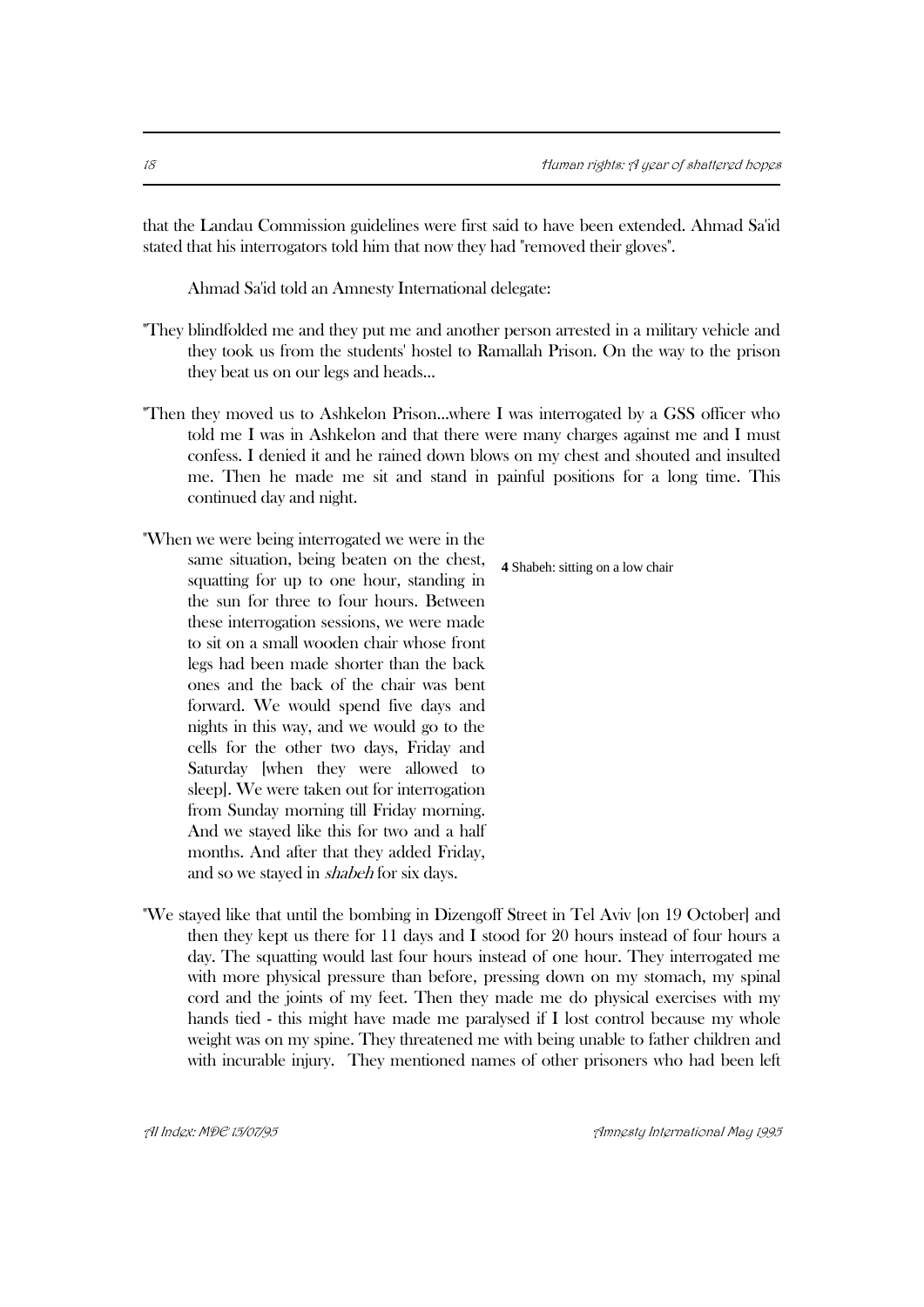dead or injured and if we slept or rested they would pour cold water on us or hit our heads.

"After the Dizengoff Street bombing ... we did not sleep for 11 days. It was summer. The shabeh was in the sun during the day and in cold air-conditioned rooms at night. Standing under the sun, the bags on our faces made it hotter. The bags on my face day and night affected my sight as it was dark all through.

"When they beat us they told us that they wouldn't leave marks on the body 'so that if you speak to the judge or the Red Cross representative or the lawyer they won't see any mark and they won't believe you'."

Ahmad Sa'id said that while he was deprived of sleep, he was forced to lie over a chair in a painful position with his hands secured. Then his interrogators pushed him over. During his time in shabeh he heard continuous loud raucous music played from two different tapes; one contained songs whose words were undistinguishable, even after hearing the same tape for five months, the other classical music, "something like Beethoven". He was also put into a cell with people who said they were sympathizers. They asked him for the "message" he was said to have carried, saying they would smuggle it out; when he refused, they beat him.

Ahmad Sa'id was brought to trial on 22 November 1994 charged with illegal possession and transfer of a revolver, and for passing messages for Hamas. He was sentenced to 30 months' imprisonment, 23 of which were suspended. He was released on 12 January 1995.

In the Israeli Ministry of Justice's response to letters from Amnesty International's members expressing concern about the alleged torture of Ahmad Sa'id, the specific allegations of hooding, prolonged sleep deprivation, position abuse and other ill-treatment were neither admitted nor denied. The Ministry of Justice stressed that *Hamas* was a "terrorist" organization involved in armed attacks and the kidnap of Nachshon Waxman. The

**5** Shabeh: standing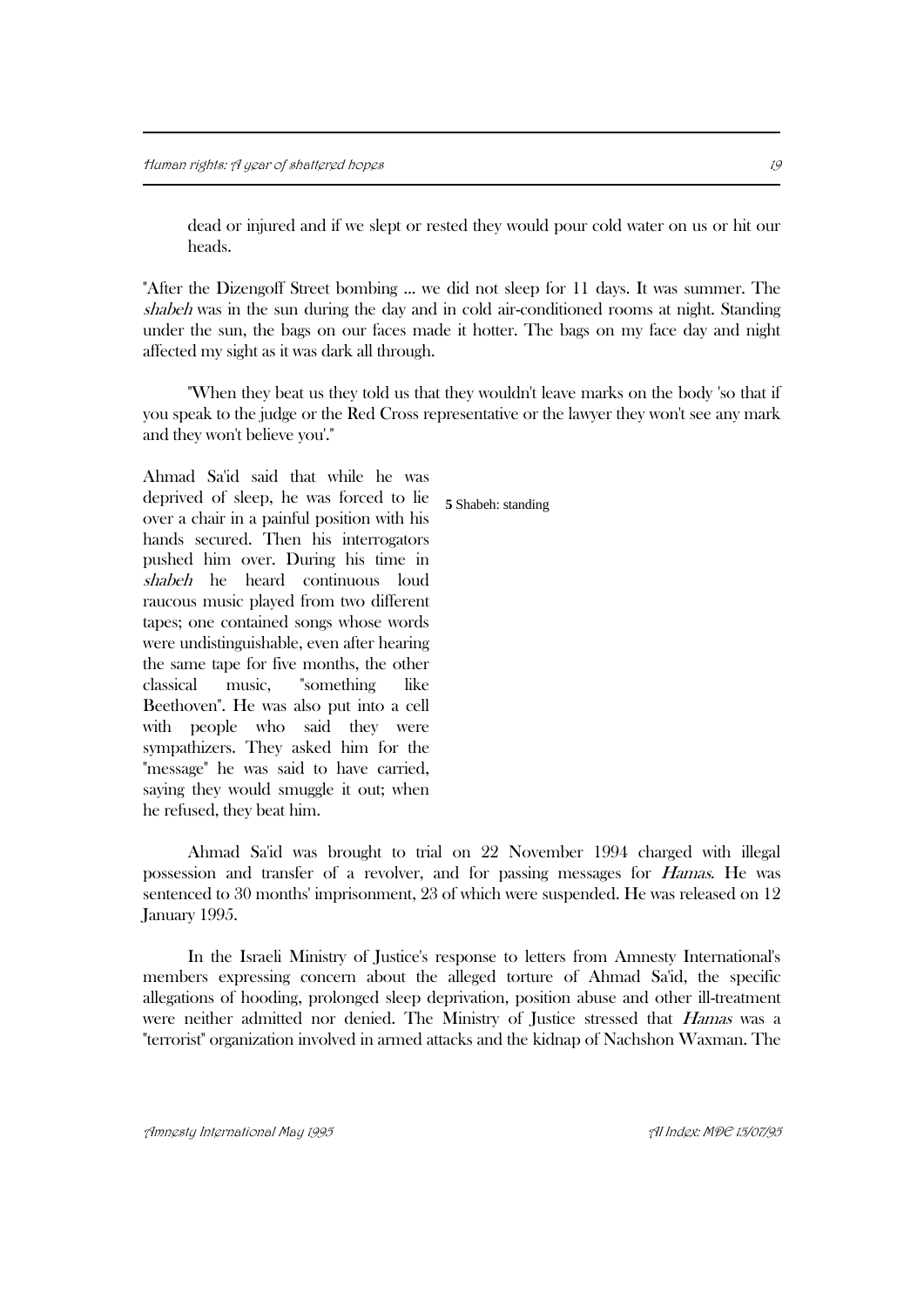letter stated that Ahmad Sa'id told an investigator that he had no complaints<sup>10</sup> and insisted that "it was found upon investigation that there had been no breach of the interrogation guidelines".

One lawyer summed up in February 1995 the changes in the general situation:

"Before, it was rare to find people spending six days in *shabeh*; now it is normal -six days shabeh without sleep and a rest on Saturdays. Before there was some beating; now it is normal. Before, the period of interrogation was shorter; now people are spending 90 days in interrogation."

Among those whose period without access to family was extended beyond 100 days was Ziyadah al-Qawasmah. Aged 19 from Hebron, and a student in his final year in high school, Ziyadah al-Qawasmah was arrested on 13 November 1994. His detention was extended until 28 March, by which time he had spent 136 days in detention without access to his family. His lawyer, who was able to visit him about 25 days after his arrest, reported that he remained under interrogation in Ramallah Prison during this period, spending up to six days a week deprived of sleep, much of the time in *shabeh* sitting on a small chair. Charges against him included holding posts of responsibility within Hamas and stonethrowing. His trial was postponed until 23 May.

Another detainee interrogated after the extension of the guidelines was Hamed As'ad Hamed al-Kuni. A 17-year-old high-school student, he was arrested on 24 October 1994 and held in the interrogation wing of Nablus Prison on suspicion of being a leading *Hamas* activist. His affidavit states that he was continually hooded and kept in shabeh on a low chair with his hands and legs tied for 120 hours. Hamed al-Kuni had previously had recurrent back problems and had been treated at St Luke's Hospital and the Islamic Charitable Solidarity Association in Nablus. He testified:

"On 23 November 1994 when I was led from the court back to the jail I was beaten badly on my back so that till now I suffer from swollen nerve clusters on my back. These nerves are connected with my leg. They caused an affliction in my left leg so that I could not move it for 21 days. Seven of these days they went on with the interrogation, the shabeh and all the rest as before."

Hamed al-Kuni stated that he had been beaten continuously on his testicles and penis, causing swelling of his testicles that lasted over a month and a half. He said interrogators had

 $10$  Many detainees fear that they will be detained longer if they make complaints.

Ahmad Sa'id stated that, when he was asked whether he wanted to make a complaint, he replied: "No, I don't want to see this building again".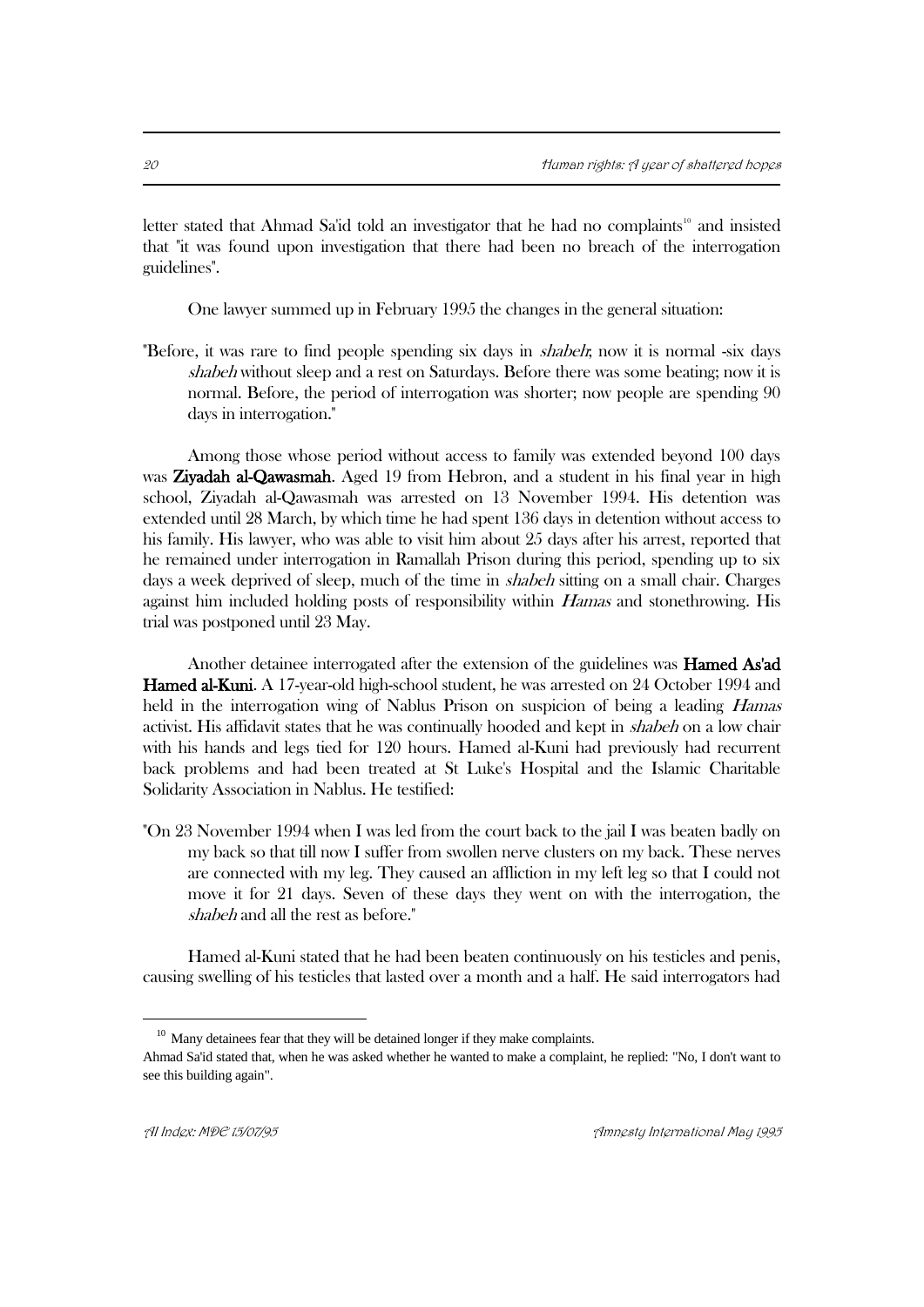hit his head with their fists, causing swelling of the head and severe pain lasting several months, and had beat his bad leg. The interrogators also allegedly prevented him from going to the toilet. As a result, he was forced to relieve himself in his clothes which he had to wear for a further 20 days:

"I told a GSS man that to piss is a basic human right. He jumped at me and began to beat me".

On 30 November he was served with a six-month administrative detention order on the grounds that he was a Hamas activist and transferred to Ketziot Camp. At the judicial review on 6 March, the administrative detention order was confirmed but dated from the day of his arrest.

It is difficult to assess the proportion of those arrested who are subjected to physical or psychological pressure. What is clear is that several hundred alleged supporters of Hamas and Islamic *Jihad*, and scores of others accused of security offences or believed to be members of groups opposed to the peace treaty, have suffered torture or been put under intense physical or psychological pressure in Israeli detention centres over the past year.

Amnesty International does not dispute the right of governments to bring to justice those who have committed crimes. However, torture or ill-treatment of anyone is outlawed by international standards, whatever the crime he or she has allegedly committed, and whatever the crime the authorities intend to prevent.

## **THE PALESTINIAN AUTHORITY**

#### Regulations governing detention

Since 1967 Gaza and Jericho had been subject to Israeli military orders, although the legal procedural codes in the two areas had differed. Immediately after moving to Gaza in May 1994, Yasser Arafat suggested publicly that Israeli military orders were to be abolished. This contradicted the Agreement on the Gaza Strip and the Jericho Area, which states that laws and military orders in force prior to the signing of the Agreement are to remain in force unless amended or abrogated in accordance with the Agreement. Abrogation of military orders would thus have to be approved by a joint Israeli-Palestinian sub-committee, which has not happened. However, Israeli military orders governing arrest and detention procedures are not known to have been invoked under the Palestinian Authority.

In Gaza arrest procedures are governed by the 1924 Criminal Procedure (Arrest and Searches) Ordinance, promulgated under the British Mandate of Palestine, which states that those arrested without warrant should be brought before a magistrate within 48 hours of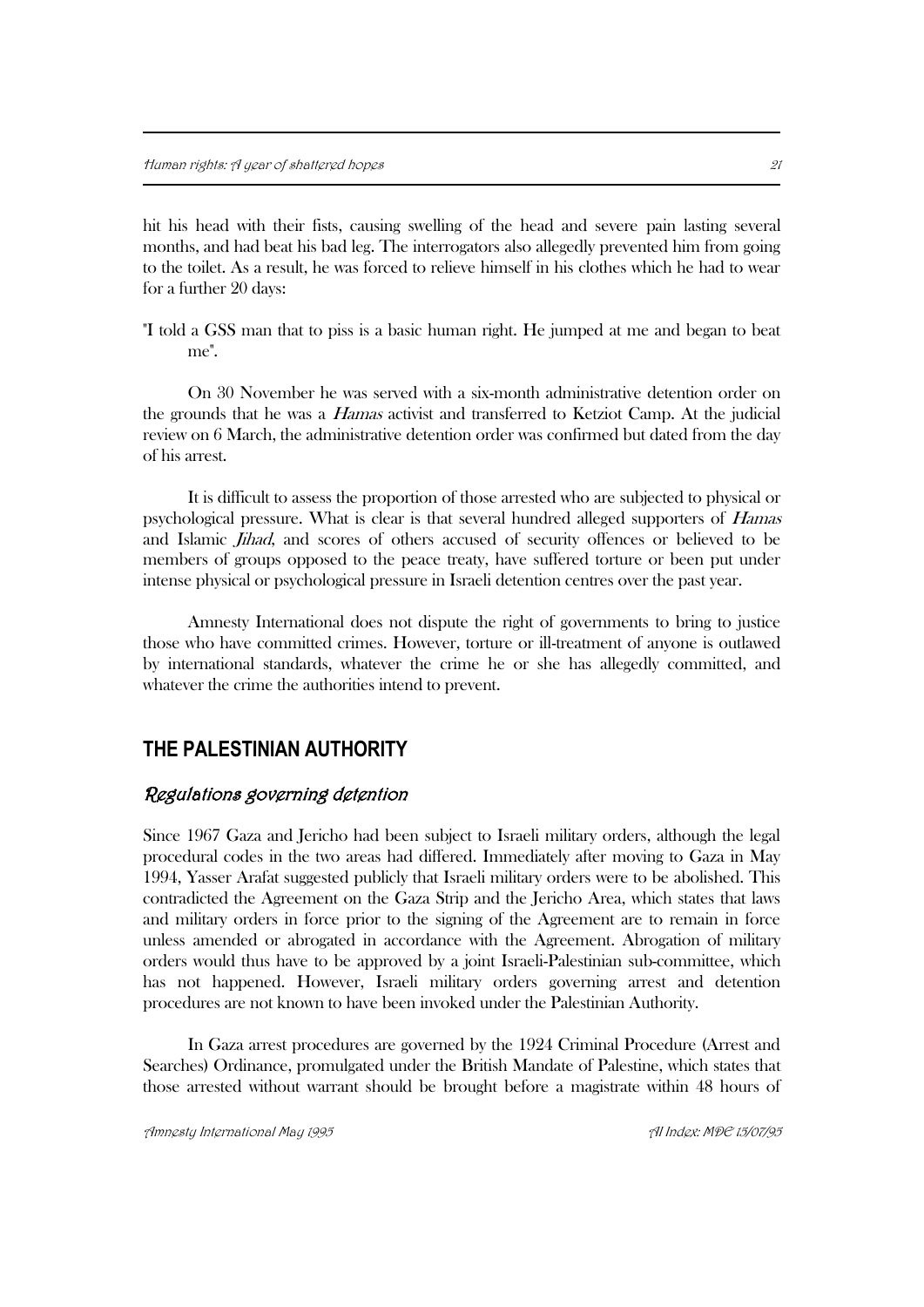arrest. In Jericho (which was under Jordanian rule between 1948 and 1967), those arrested may be detained without access to lawyers until charged. Detention orders may be extended by prosecutors who may be members of the intelligence services acting in that capacity.

On 7 February 1995 a State Security Court was established. The court was set up in accordance with Article 59 of the Palestinian Constitution promulgated in Gaza in 1962, which states that: "Military Courts may be established by order of the Governor General to adjudicate crimes affecting internal or external security, and the security of military forces and their safety. The judgments of such courts are to be ratified by the Governor General".

The judges and prosecutors of the court, who were appointed in February, are PLO military officers. Details of the court and its procedures were not announced. Amnesty International wrote to the Palestinian Attorney-General, Khalid al-Qidra, in February 1995 seeking assurances that requirements of Article 14 of the ICCPR, which lays down standards for fair trials, and the UN Basic Principles on the Independence of the Judiciary should be fully met. However, in the first cases held by the court, pre-trial and trial procedures fall far short of international standards for fair trial. On 10 April, immediately after two suicide bombs killed eight people, including six soldiers, in the Gaza Strip, the first case was heard before the State Security Court. Samir Ali al-Jedi, a supporter of Islamic Jihad, was sentenced to 15 years' imprisonment for training guerillas. On 12 April, Omar Shallah, a leader of Islamic Jihad, was sentenced to 25 years' imprisonment for incitement to suicide operations. They had remained in pre-trial detention for about a month without access to lawyers. The trials were reportedly held *in camera* at night; defence lawyers were appointed by the Court.

#### Arbitrary political detentions in the Gaza Strip

Waves of arbitrary detentions of Islamists and other suspected opponents of the peace process have taken place in the Gaza Strip since May 1994. Most arrests have apparently been in response to Israeli pressure on the Palestinian Authority to act against those believed to be carrying out or sympathetic to acts of violence in Israel or the Occupied Territories. Israel's security requirements were written into the agreements which set up the Palestinian Authority. The Agreement on the Gaza Strip and the Jericho Area of 4 May 1994 states:

"Both sides shall take all measures necessary in order to prevent acts of terrorism, crime and hostilities directed against each other, against individuals falling under the other's jurisdiction and against their property, and shall take legal measures against offenders. In this regard, the Palestinian side shall also take all measures necessary to prevent such hostile acts directed against the settlements, the infrastructure serving them and the military installation area, and the Israeli side shall take all measures necessary to prevent such hostile acts emanating from the settlements and directed against Palestinians."(Article 18)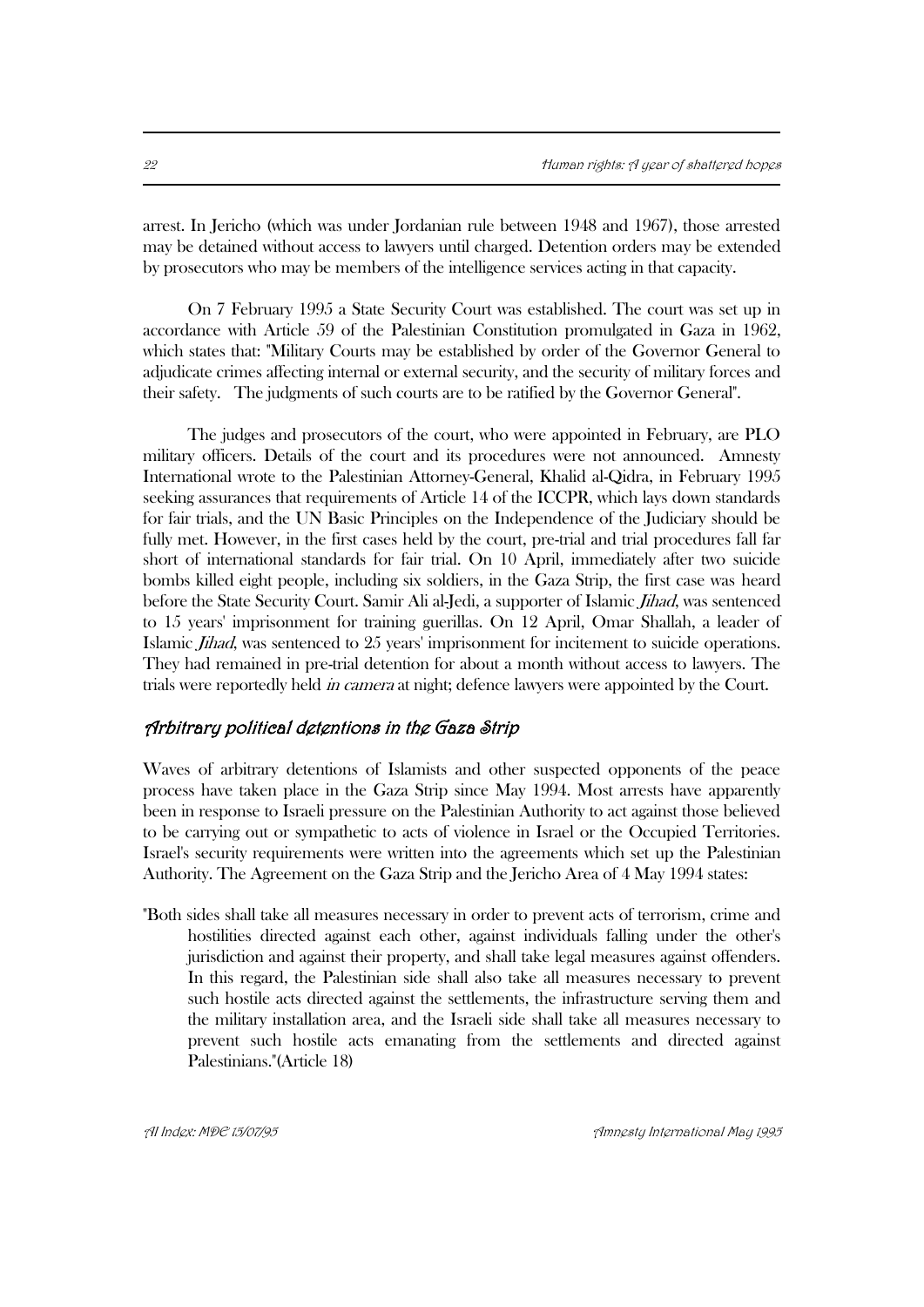In response to specific attacks on Israelis in Israel and the Occupied Territories, Palestinian Authority forces have arrested scores and sometimes hundreds of Islamists and others, including members of the DFLP. They have also arrested a number of people, including journalists, who have criticized the Palestinian Authority. Those arrested include prisoners of conscience or possible prisoners of conscience.

Individuals and groups, apparently suspected of sympathies with militant Islamist groups such as Hamas and Islamic Jihad, were arrested from May 1994. From September 1994 the numbers of those arbitrarily arrested and detained on political grounds increased. Between September and November 1994, over 300 people were arrested, mostly supporters of *Hamas* arrested after the kidnapping of Nachshon Waxman in October, but including members of Islamic Jihad and over 50 DFLP supporters. In January and February 1995 came new waves of arrests: about 80 suspected Islamic activists were detained and, in February, more than 100 suspected supporters of the DFLP were arrested after the DFLP claimed responsibility for killing an Israeli security guard in the Gaza Strip on 6 February. Following the two suicide bomb attacks on Israeli targets in the Gaza Strip on 9 April a further 150 suspected members of Hamas and Islamic Jihad were arrested.

Most of those who were arrested in 1994 were released uncharged after a few days, but some were held for up to two months. However, in early 1995, many of those arrested suffered even longer terms of detention. Some of those who were arrested in January and February remained in detention without charge or trial two months later. The majority of the arrests appear to have been carried out without reference to any criminal procedure and contrary to international standards concerning detention: warrants were not issued; those arrested were not brought before a magistrate to have the grounds for detention examined; and no formal access was allowed to the detainee's lawyer or to his or her family (although the family, and occasionally the lawyer, sometimes gained informal access through the authorization of police or prison guards). Initial interrogation of those arrested seems to have been frequently limited to general questions about personal details and political affiliation, rather than about any specific act or offence.

 Taher Shriteh, a correspondent of Reuters' news agency in the Gaza Strip, was detained twice in October 1994, the first time for five days and the second time for nine days. The first arrest, on 13 October, was because he and three colleagues had obtained a video showing Nachshon Waxman in captivity. The second time Tahar Shriteh was arrested, on 26 October 1994 by the Presidential Guard, he was accused of sending a Hamas communique to the Reuters office in London. He was asked how he had obtained and sent the communique, but was not charged with any offence. He was held in al-Rimal Police Station without contact with his lawyer, and then released on 4 November.

**Mustafa Sawwaf**, the Director of al-Nahar newspaper, was arrested without a warrant at 4am on 13 October 1994 by armed police officers, including some in civilian dress. He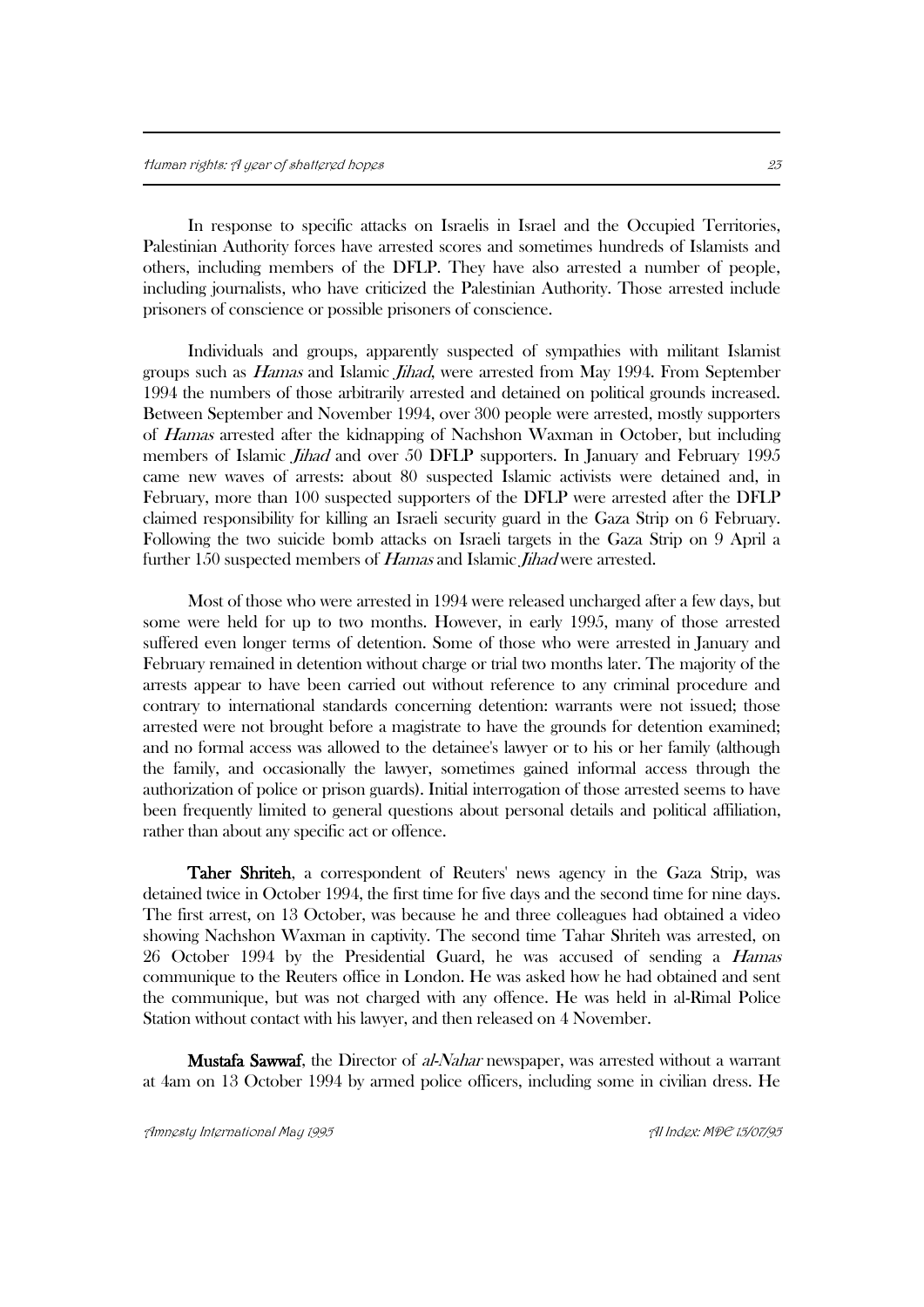was held in Gaza Prison and interrogated only about his family and his previous imprisonment in Israel. The majority of those arrested at about that time were released within a week. Only seven were held for longer: Mustafa Sawwaf was detained for 47 days. During that time he had no access to his lawyer. He was allowed to telephone his family after two weeks, but only met them 42 days after his arrest. He was never charged, nor brought before a judge.

'Ala' Saftawi, office manager of *al-Istiqlal* (Independence), was arrested in *Abrar* office, belonging to the newspaper, at 11am on 8 February 1995 by about 12 members of the Palestinian security police, some of them armed, and most in civilian dress. When asked for a warrant the officer reportedly showed only an identity card with a photo but no name and refused to give his name. After a two-hour search Ala' al-Saftawi and the five members of staff, Attiya Abu Mansur, Hammad Fayyad, Zakariya Madhhun, Khaled Sadiq and Nabid Kutkut, who happened to be in the office, were taken to Gaza Central Prison. 'Ala' al-Saftawi was interrogated about his political activities and relations with Islamic *Jihad*. Those arrested were also accused of forging official stamps. After the first five days they were allowed newspapers, food and clothes from their families, and a radio. 'Ala' al-Saftawi was given access to his lawyer and family and was also interrogated by the Palestinian Authority Attorney General. However, neither he nor those detained with him was ever brought formally before a magistrate according to the law. Ala' al-Saftawi's affidavit states that during a second interrogation, after 10 days, he heard shouts and screams from outside the interrogation room, and saw people with black hoods over their heads. After 23 days in detention without charge or trial, he was released on 1 March, apparently on the orders of Yasser Arafat, head of the Palestinian Authority.

In April 1995 more than 30 of those arrested in January and February 1995 remained detained. Over 150 others, including members or suspected sympathizers of Hamas, Islamic Jihad or the DFLP, had been released without charge.

Arrests and arbitrary political detention have been carried out in contravention of international UN human rights standards which prohibit arbitrary detention and provide clear guidelines on detainees' prompt access to lawyers, judges and families.

- •Principle 2 of the Body of Principles states that: "Arrest, detention or imprisonment shall only be carried out strictly in accordance with the provisions of the law and by competent officials or persons authorized for that purpose".
- •Even in exceptional circumstances a detainee's right "to be visited by and to consult and communicate, without delay or censorship and in full confidentiality, with his legal counsel" as set forth in Principle 18 "shall not be denied for more than a matter of days".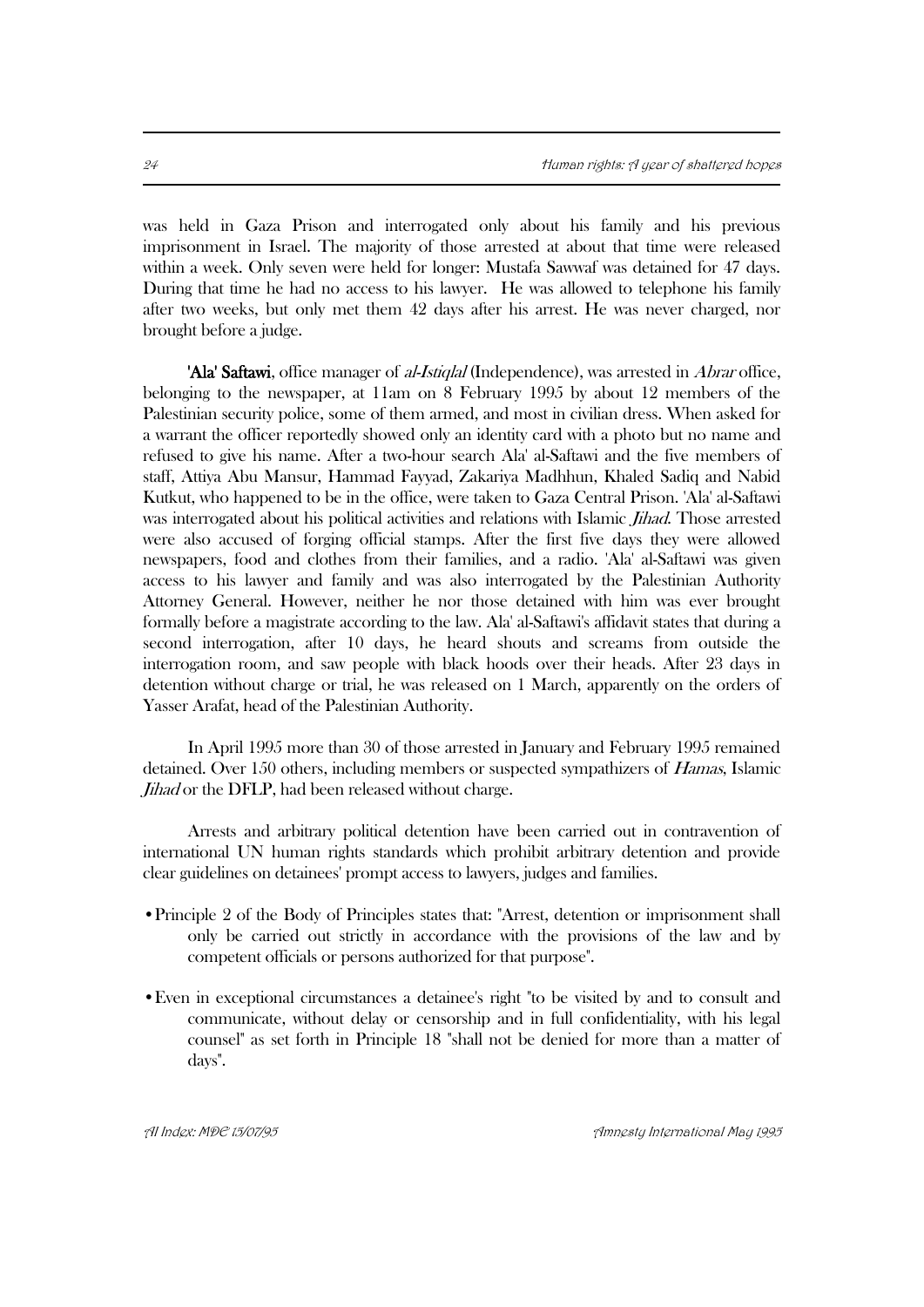•According to Principle 11: "A person should not be kept in detention without being given an effective opportunity to be heard promptly by a judicial or other authority".

Principle 19 of the UN Body of Principles states that a detainee "shall have the right to be visited by and to correspond with, in particular, members of his family and shall be given opportunity to communicate with the outside world subject to reasonable conditions and restrictions as specified by law or lawful regulations."

#### Torture and ill-treatment

UN human rights standards outlaw the use of torture. Article 5 of the Universal Declaration of Human Rights states that:

"No one shall be subject to torture or to cruel, inhuman or degrading treatment or punishment".

The third draft of the Palestinian Basic Law repeats this absolute prohibition, stating that:

"No person shall be subjected to torture or to cruel, inhuman or degrading treatment or punishment..." (Article 11)

Despite this, reports of torture or ill-treatment began to emerge soon after the establishment of the Palestinian Authority. Most involve detainees accused of "collaboration" with Israel or of criminal offences, especially involvement in drugs, prostitution or pornography. Two detainees have died in custody in circumstances which suggest that torture or ill-treatment caused or contributed to their deaths. Detainees arrested for political reasons other than alleged "collaboration" appear not to have been ill-treated.

On 6 July 1994 Farid Hashem Abu Jarbu', from the Shaburah area of Rafah in the Gaza Strip, died in custody. He had been arrested on 26 June 1994 and was taken to Gaza Prison, apparently on suspicion of having collaborated with the Israeli authorities. He was reportedly detained without an arrest warrant and during his detention he was not permitted access to either a lawyer or family members. On 7 July, when his family received his body, they apparently noted injuries on his body unconnected with an autopsy which had also been carried out. Freih Abu Middain, the Palestinian Authority's Minister of Justice, stated that Farid Abu Jarbu' had died as a result of violence and opened an internal investigation into the incident. No details about the methods or results of this investigation have ever been made public. Four members of the Palestinian police force were arrested and charged in connection with the affair. However, by December 1994, all had been released and reportedly restored to their former duties, and no trial has yet taken place.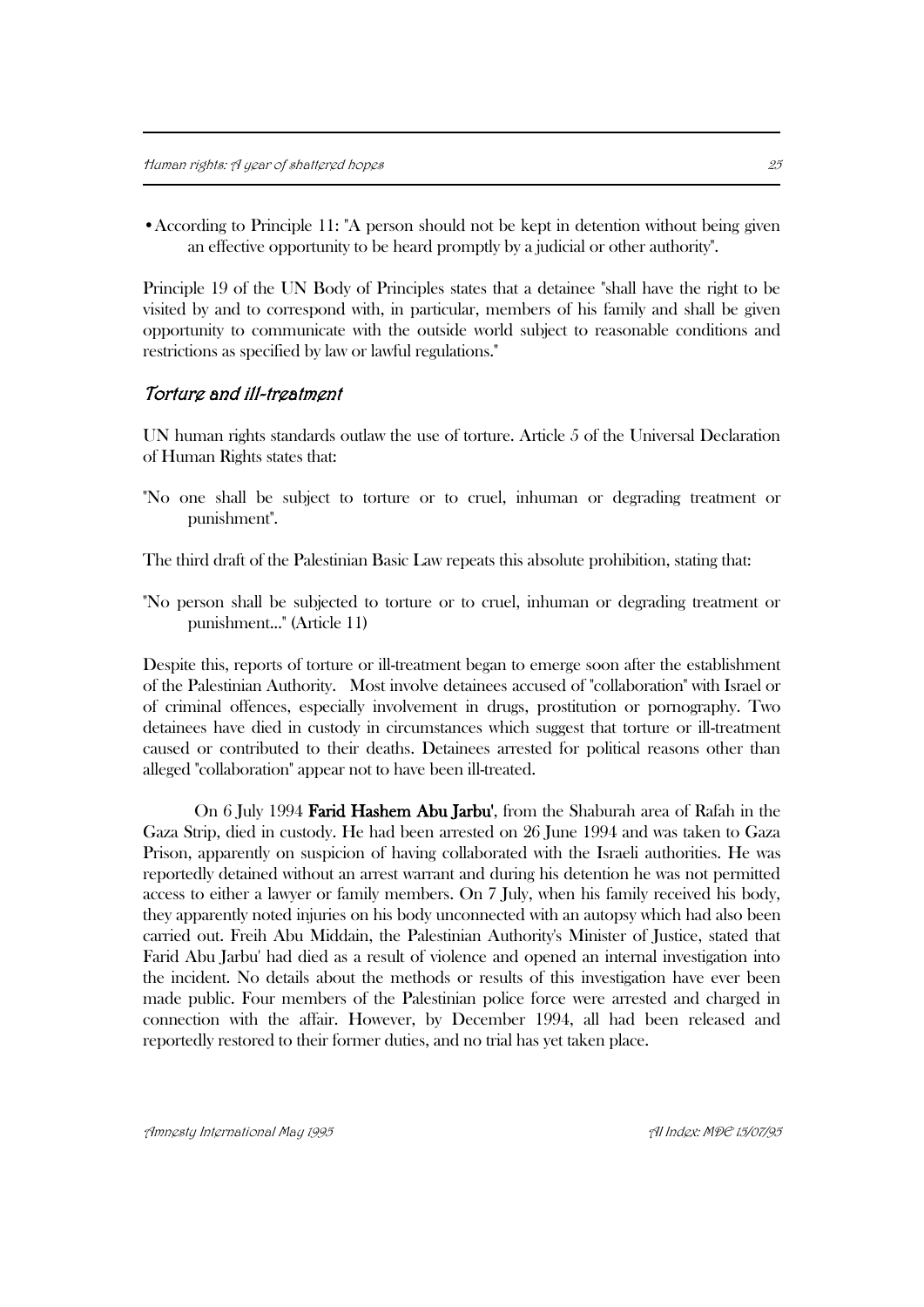Salman Jalaytah, a 45-year-old lifeguard, was arrested on 15 January 1995 at about 1am in Jericho by armed preventive security (al-'amn al-wiqa') officers in civilian clothes. They searched his house and took scores of video recordings, believed to be pornographic. They then took Salman Jalaytah to Jericho preventive security detention centre. His brother-in-law, Rashid Fityani, aged 20, was arrested the same night. The same day, Salman Jalaytah's son and Rashid Fityani's mother reportedly went to the preventive security headquarters where officers allegedly said that they had no information about their relatives. On 18 January the family of Salman Jalaytah was informed that he was dead and later saw the body, which had undergone an autopsy. The family told Amnesty International that they saw traces of violence on the body, including a bruise on the forehead. They were not given a death certificate nor the autopsy report, although they asked for both from the Jericho Attorney General: the Attorney General simply gave the family a piece of paper authorizing them to bury the body. An investigation into the death was ordered by the Director of the preventive security in Gaza but neither its methods nor its findings have been made public. The autopsy report has also not been made available.

**6** Rashid Fityani, allegedly tortured by the preventive security police in Jericho

These actions were contrary to the UN Principles on the Effective Prevention and Investigation of Extra-Legal, Arbitrary and Summary Executions, which require the authorities not to dispose of the body until a proper autopsy is carried out by an independent examiner (Principles 12, 13 and 14). The Principles also require the authorities to provide families of the victim with all relevant information concerning the investigation. to ensure that the right to have an independent doctor present during the autopsy is respected (Principle 16), and to make a written report "within a reasonable period of time on the methods and findings of the investigations" which "shall be made public immediately and shall include the scope of the inquiry, procedures and methods used to evaluate evidence as well as conclusions and recommendations based on findings of fact and on applicable law" (Principle 17).

On 10 February, 25 days after his arrest, the family of Rashid Fityani was able to talk to him for the first time. He allegedly told them that he had been interrogated and tortured in the same room as Salman Jalaytah during the first three days of their detention. Both had been allegedly given electric shocks and had been beaten continuously by cables. Their flesh was also reportedly pinched by pliers. According to his reported statements to the family, the two were given nothing to eat or drink before Salman Jalaytah's death after three days. At the end of the first week Rashid Fityani was apparently given half a glass of tea and a bowl of porridge. During Ramadan (which began on 31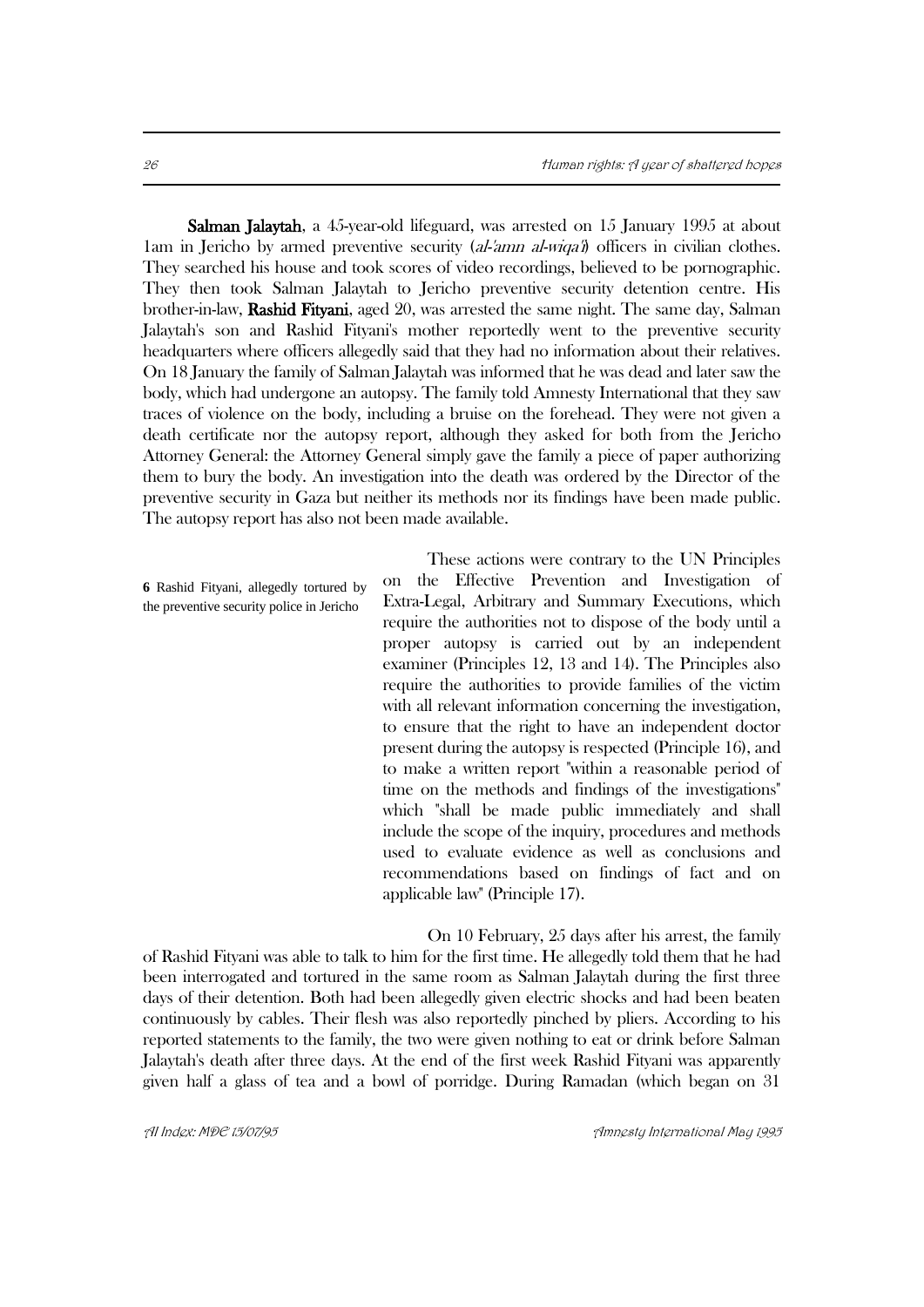January) he was allowed to receive food sent by his family. He was accused of being an Israeli "collaborator" and of having participated, with Salman Jalaytah and two others, in the killing of Ibrahim Yaghi in the Jericho area on 22 December 1994".

Two brothers, who were also arrested in connection with the death of Ibrahim Yaghi, were reportedly tortured. **Hazem Siyuri**, aged 21, a baker, was arrested on 9 January 1995 and his brother, Yaser Siyuri, also a baker, aged 23, was arrested on 15 January. The family was only able to see Hazem Siyuri 35 days after his arrest. They told an Amnesty International delegate that both brothers said they had been blindfolded, beaten with electric cables and given electric shocks. Three of Hazem Siyuri's fingers were allegedly broken but the family stated that at no time during the first month were the brothers given any medical treatment.

Rashid Fityani, Yaser Siyuri and Hazem Siyuri are all said to be awaiting trial by the newly set up State Security Court. They allegedly carry out hard labour on building new prison blocks.

#### Human Rights Groups

A Palestinian Independent Commission for Citizens' Rights (PICCR) was established on 30 September 1993 by a decree of Chairman Yasser Arafat "to follow up and ensure the existence of the requirements for the protection of human rights in the various Palestinian laws, legislation, and regulations as well as in the work of the various departments, organs, and institutions in the state of Palestine and the PLO". Up to now nearly all the work of the PICCR appears to have been carried out in confidence by raising concerns directly with the Palestinian Authority. It is therefore difficult to make any judgment as to its effectiveness or otherwise as a lobbying force or in raising human rights concerns with the Palestinian Authority.

Israeli and Palestinian human rights groups such as al-Haq, B'Tselem, the Mandela Institute, the Palestinian Human Rights Information Centre, the Gaza Centre for Rights and Law, the Gaza office of Solidarity International for Human Rights and the Arab Association for Human Rights, to name only a few, have raised human rights violations including torture and ill-treatment in numerous reports. Israeli human rights groups such as the Association for Civil Rights in Israel and the Public Committee Against Torture in Israel have brought cases in the Israeli High Court of Justice calling for the publication of the Landau guidelines and the incorporation into Israeli law of the Convention against Torture. They have also initiated court proceedings on behalf of individual detainees who have suffered torture or

<sup>&</sup>lt;sup>11</sup> Ibrahim Yaghi, a *Hamas* activist, was reportedly taken out of his car on 22 December by four men in a car with Israeli numberplates and killed by a shot in the head.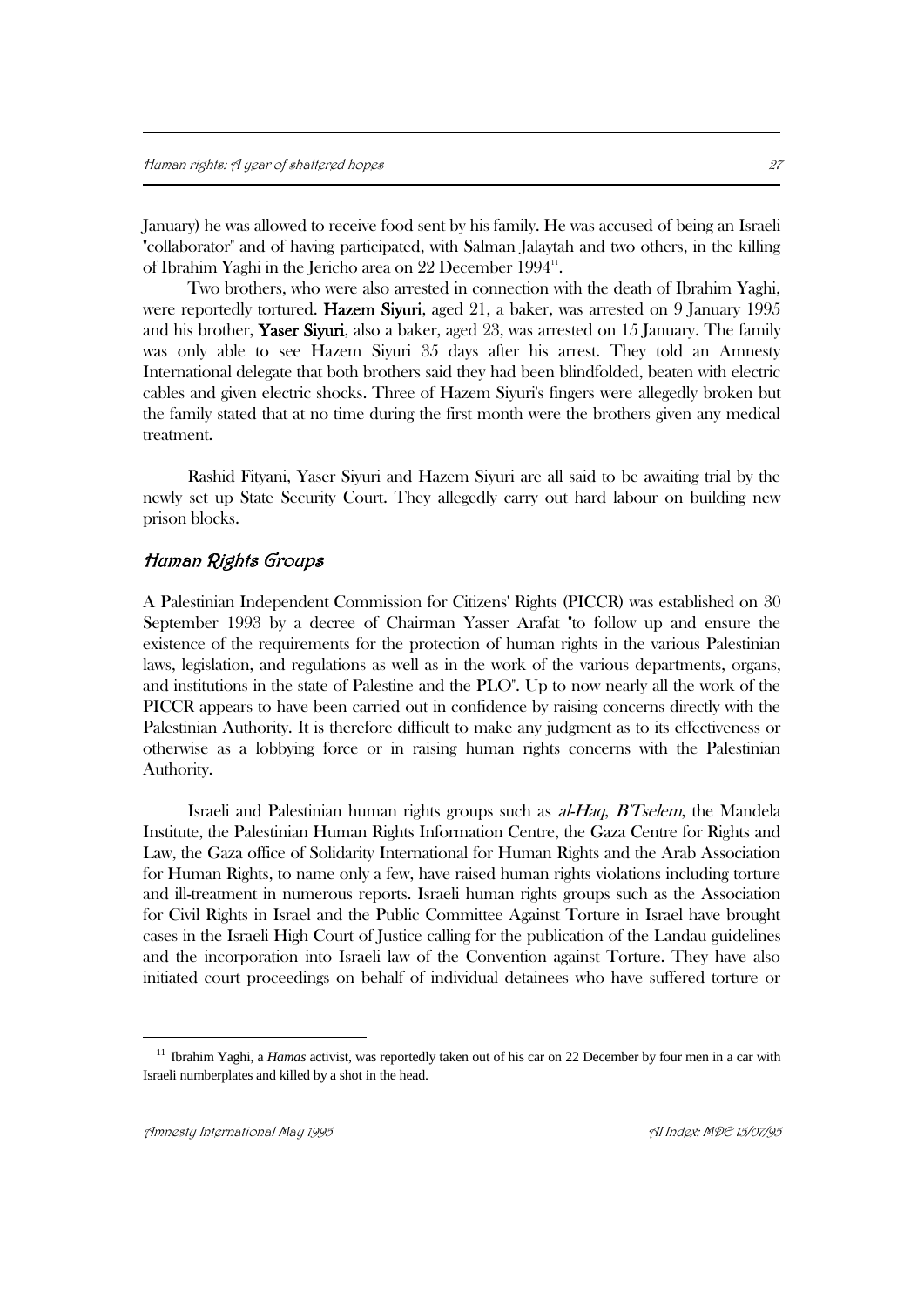ill-treatment and on behalf of the families of some of detainees who have died during interrogation.

Palestinian human rights activists have suffered difficulties in carrying out their work. Sha'wan Jabarin, a fieldworker with al-Haq, was served with three administrative detention orders during 1994. In a response to Amnesty International the Israeli government stated that Sha'wan Jabarin had "never been detained for his work with al-Haq", but as a senior member of the PFLP and "still connected with the violent activities of the PFLP". In September 1994 the UN Working Group on Arbitrary Detention declared that he was a victim of arbitrary detention. He was released when his six-months' detention order expired on 19 February 1995.

During periods when the Israeli authorities have closed the border between Israel, including annexed East Jerusalem and the Golan Heights, and the West Bank and Gaza Strip, special authorization is needed by staff of human rights organizations based in the Occupied Territories to attend meetings in Jerusalem. This is frequently not obtained, or obtained too late; at the least it may mean several hours waiting in offices. Fieldworkers of Jerusalem-based human rights organizations who were working in Gaza or the West Bank have also been unable to visit their head office, sometimes for months.

In the area of the Gaza Strip under the jurisdiction of the Palestinian Authority human rights groups have also suffered harassment. The Executive Director of the Gaza Centre for Rights and Law, Raji Sourani, was arrested on 14 February, two days after issuing a communique criticising the introduction of the State Security Court. He was released after 16 hours. An international conference on the State Security Court organized by the Centre for 22 March was banned by the Palestinian authorities.

Human rights organizations have increased public awareness of human rights and human rights violations within Israel and the Occupied Territories and could make a major contribution to the future protection of human rights. The Israeli Government and the Palestinian Authority should ensure that institutions engaged in protecting human rights and monitoring human rights violations are supported. Those who are working to defend human rights should not be prevented or impeded from carrying out their activities.

## **CONCLUSION**

In the year since the Agreement on the Gaza Strip and the Jericho Area was signed on May 4 1994, human rights for the people of the Occupied Territories, including the areas under the jurisdiction of the Palestinian Authority, have been violated with impunity.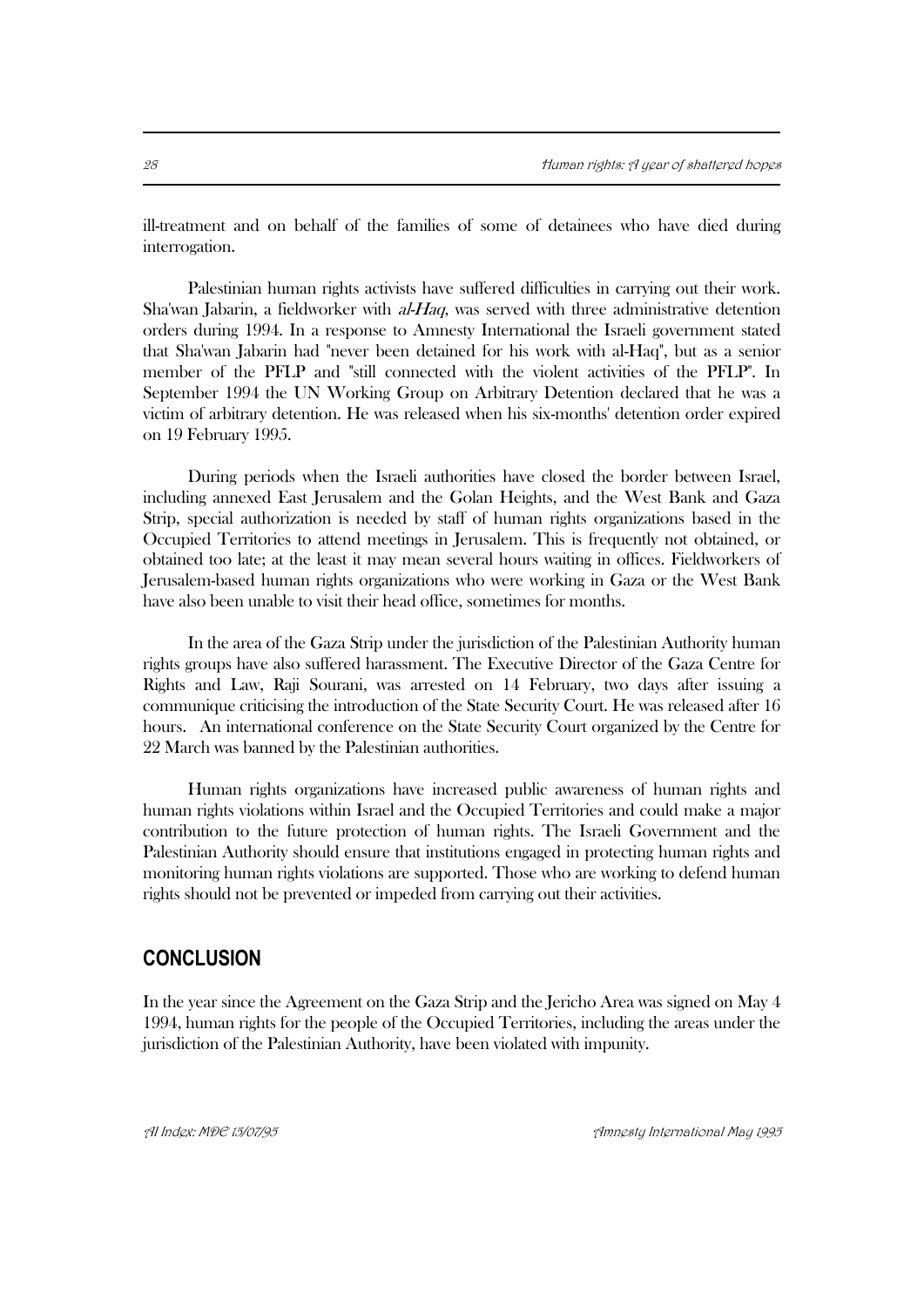The Israeli authorities have arrested over 6,000 Palestinians, including prisoners of conscience and possible prisoners of conscience, and, in violation of international human rights standards, have held them without access to lawyers for up to 30 days and without access to families for up to 140 days. The Israeli Government has condoned and even encouraged the use of methods of interrogation such as hoodings, beatings, sleep deprivation and position abuse, which amount to torture or ill-treatment.

Israeli Government responses to Amnesty International on two of the cases cited in this report have neither admitted nor denied the use of such methods; instead they have stressed the availability of medical checks. Such checks are an important safeguard and may have helped to prevent more deaths of detainees. However, by returning detainees to interrogation in circumstances which amount to torture or ill-treatment, doctors and medical orderlies have acted contrary to internationally recognized medical ethics.

The creation of a category of alleged "terrorist" detainees against whom interrogation methods which may amount to torture may be used is unacceptable. It violates international law, including Israel's solemn treaty obligations under Article 7 of the ICCPR and under the Convention against Torture, which are non-derogable under all circumstances. The use of beatings, sleep deprivation and position abuse in Israeli interrogation centres has been unequivocally condemned by the Committee against Torture.

Amnesty International also emphasizes that although international law makes a distinction between torture and other forms of cruel, inhuman or degrading treatment or punishment it absolutely and unconditionally prohibits all of them.

Human rights abuses have also been committed in the areas under Palestinian jurisdiction. Hundreds of people, including prisoners of conscience and possible prisoners of conscience, have been arbitrarily arrested and detained without any formal access to lawyers or family and without any judicial review. Detainees have been tortured and ill-treated in detention centres in both the Gaza Strip and Jericho. Two people have died in circumstances where torture may have caused or hastened their death. No effective investigations meeting international standards have been carried out by the Palestinian authorities into any of these abuses. Such impunity may encourage further abuses.

Amnesty International calls on both the Israeli and Palestinian authorities to ensure that human rights become an integral part of every stage of the peace process.

### **RECOMMENDATIONS**

#### The Israeli Government

Amnesta International Maa 1995 And and the second term of the second term of the three controls of the 15/07/95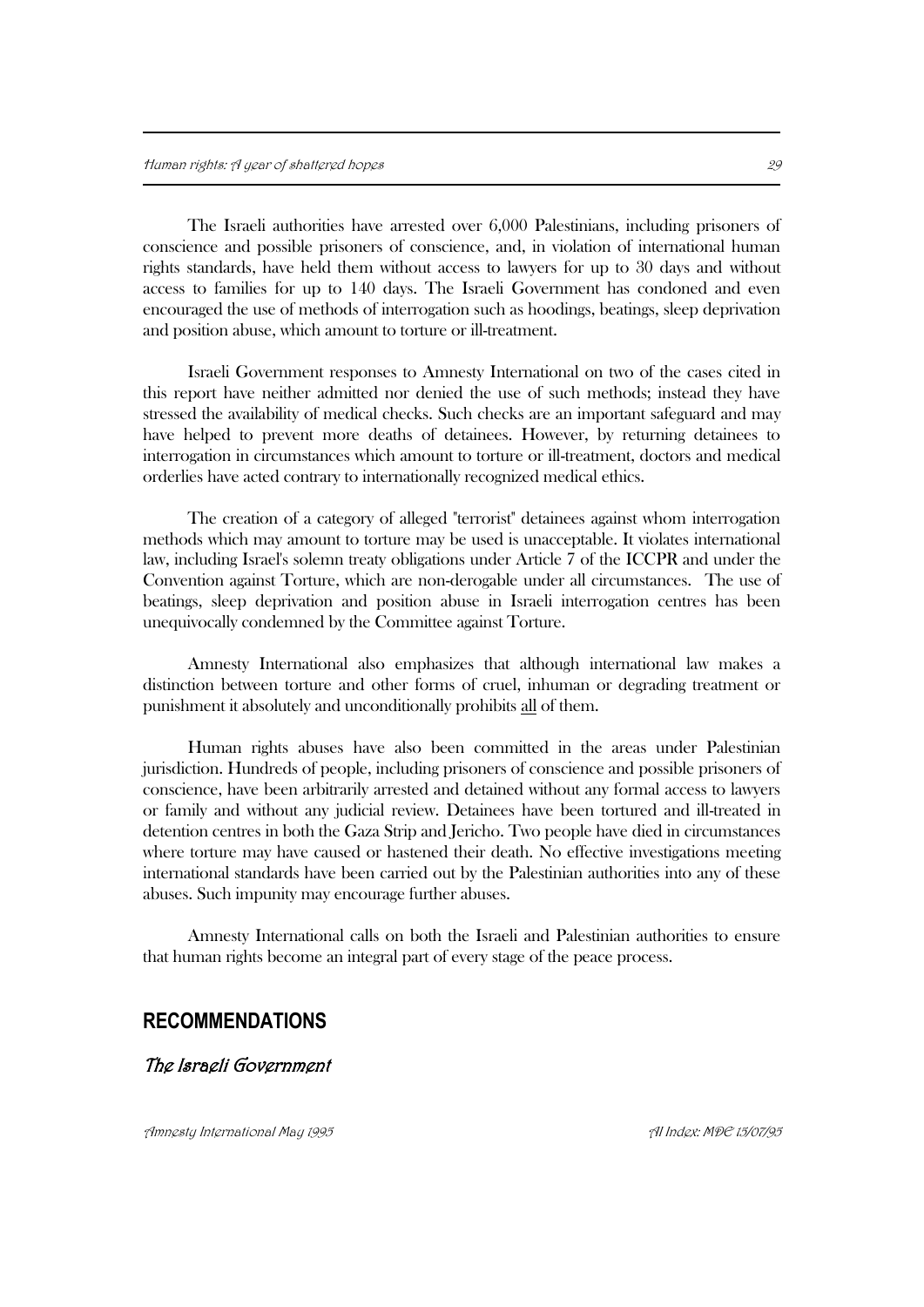## 1. End Torture and ill-treatment

Amnesty International calls on the Israeli Government as a first step to abolish all secret guidelines allowing torture and ill-treatment and to ensure that in all territories under its control, the physical and mental integrity of the human person is respected without exception. Any use of "physical pressure" during interrogation, and any other method aimed at forcing confessions, must be absolutely prohibited.

## 2. Prompt access to judges, lawyers, independent doctors and families

Military orders and other legislation relating to arrest, detention and interrogation should be urgently brought in line with international standards to ensure that every detainee has prompt access to judges, lawyers, doctors and family members.

#### - **Access to judges**

All detainees in the Occupied Territories should automatically be brought before a court without delay after arrest. The court should be empowered to assess the legality and necessity of the detention, as well as the detainee's treatment. Court hearings should not take place in the detention facility.

#### **- Access to lawyers**

All detainees must be allowed regular and confidential access to lawyers of their choice without delay after arrest.

#### **- Access to independent doctors**

All detainees should be allowed prompt and regular access to doctors of their choice. Doctors should never allow themselves to be used to assist practices of torture and ill-treatment by vetting the health of those who are effectively suffering ill-treatment or torture under interrogation.

#### **- Access to families**

All detainees should be allowed prompt and regular access to families

## 3) End impunity

Ensure that thorough, independent investigations are conducted whenever torture or ill-treatment are alleged to have taken place. Ensure that the findings of investigations are made public and that those responsible for torture and ill-treatment are brought to justice.